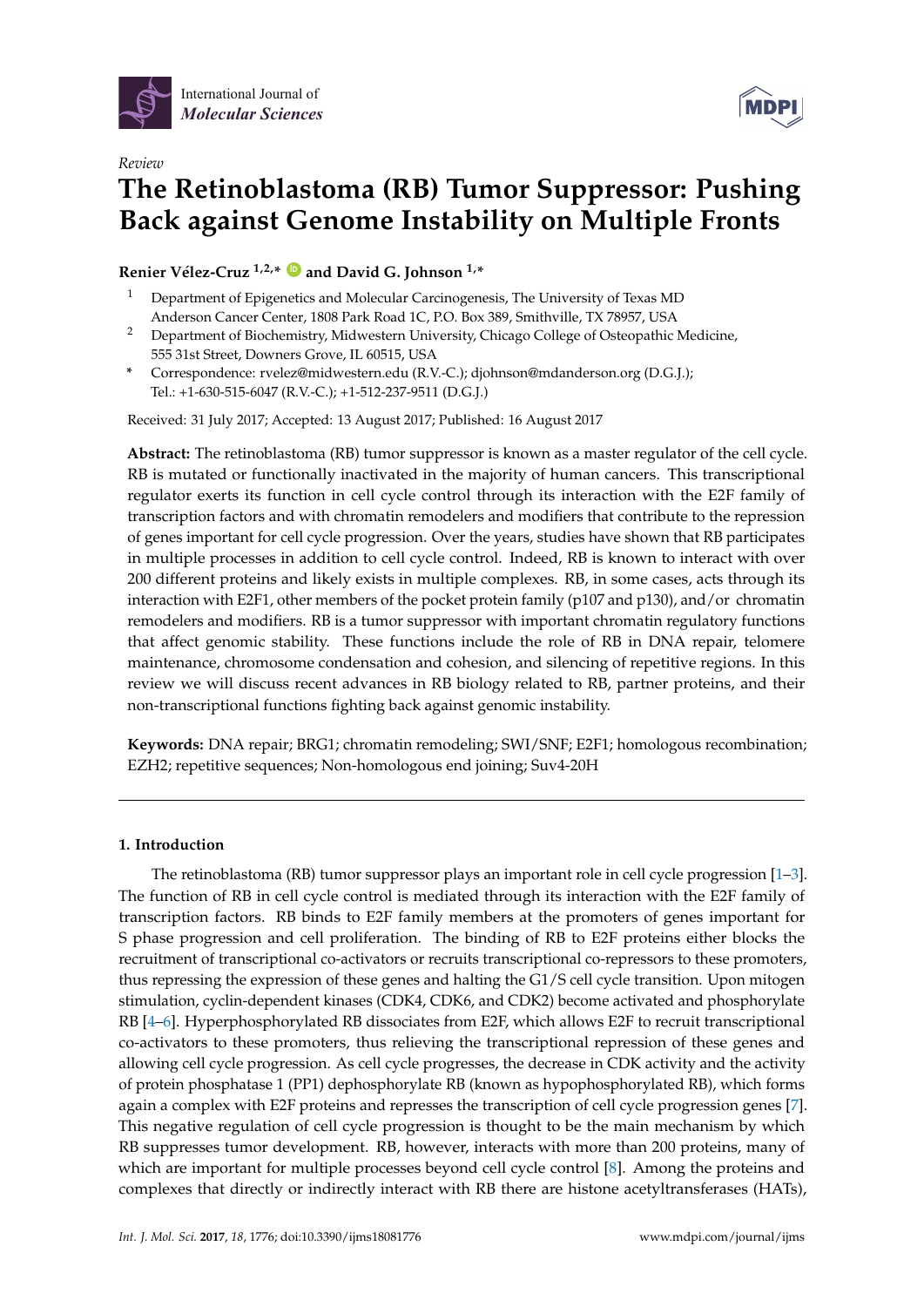deacetylases (HDACs), SWI/SNF chromatin remodelers (SMARCA2, SMARCA4), and DNA repair factors (BRCA1, CtIP, RPA) and many others. Furthermore, RB has been previously described as a "platform for multiple protein contacts" [\[1\]](#page-10-0) and as a "multi-functional chromatin-associated protein," not solely a transcriptional repressor for E2F family members [\[9\]](#page-10-6).

RB is the most-studied member of the pocket protein family, which is composed of RB (p105, *RB1* gene), p107 (*RBL1* gene), and p130 (*RBL2* gene) [\[1\]](#page-10-0). Germ line mutations in the *RB1* gene result in retinoblastomas, a rare form of childhood cancer, and also higher risk of osteosarcomas and other types of cancer [\[10\]](#page-10-7). Moreover, the majority of human cancers have either mutations in the *RB1* gene, or mutations in other genes in the RB pathway that result in a functionally inactivated RB, such as increased expression of cyclin D, CDK4 or CDK6 or silencing of the CDK inhibitor p16 [\[11\]](#page-10-8). It is widely accepted that the negative regulation of cell cycle progression is the main tumor suppressor function of RB. Indeed, studies using mouse models of RB have shown that tumor initiation in the absence of RB requires E2F1, thus supporting the idea that the repression of E2F1 target genes is behind the tumor suppression activity of RB [\[12\]](#page-10-9). Both p107 and p130 are also transcriptional regulators that mediate the repression of E2F-target genes by binding to these transcription factors and either blocking the recruitment of transcriptional co-activators or recruiting transcriptional co-repressors to these promoters [\[1\]](#page-10-0). However, p107 and p130 are very rarely mutated in human cancers [\[13\]](#page-10-10). Furthermore, studies in mice show that RB is an essential gene, as the knock-out mice die during embryonic development [\[14\]](#page-10-11). On the other hand, p107 and p130 knock-out mice develop normally, suggesting that p107 and p130 cannot perform all the functions of RB [\[15–](#page-10-12)[17\]](#page-10-13). While RB is mostly known as a transcriptional repressor with respect to cell cycle control, this tumor suppressor has also been shown to play a role in the transcriptional regulation of genes involved in apoptosis, differentiation, stem cell biology, and cell adhesion [\[18](#page-10-14)[–21\]](#page-10-15). RB also undergoes a number of post-translational modifications in addition to phosphorylation, such as ubiquitylation, SUMOlatyon, methylation, and acetylation [\[22](#page-10-16)[,23\]](#page-11-0). Finally, RB performs non-transcriptional cellular functions to maintain genome stability and, with few exceptions, p107 and p130 do not seem to play a role in these functions [\[24\]](#page-11-1).

The E2F family of transcription factors is the main target of the pocket protein family of transcriptional repressors [\[25](#page-11-2)[,26\]](#page-11-3). The E2F family comprises eight members (E2F1-8); E2F1, E2F2, and E2F3 are associated with transcriptional activation and are targets for RB. E2F4 and E2F5 are transcriptional repressors and the targets for p107 and p130, while E2F6, E2F7, and E2F8 are transcriptional repressors independent of RB [\[25](#page-11-2)[,26\]](#page-11-3). The best-characterized member of the E2F family is the E2F1 transcription factor, which is often amplified in human cancers (cBioPortal for Cancer Genomics). E2F1 has important roles not only in the transcription of cell cycle regulation genes, but also in the induction of apoptosis [\[26–](#page-11-3)[28\]](#page-11-4). E2F1 is phosphorylated by the Ataxia telangiectasia mutated (ATM) and ATM Rad3-related (ATR) kinases after the induction of DNA double strand breaks (DSB) and UV damage [\[29](#page-11-5)[,30\]](#page-11-6). This phosphorylation site is not conserved in the other members of the E2F family. Importantly, this phosphorylation site is critical for a non-transcriptional function of E2F1 in the repair of these types of DNA lesions, thus like RB, E2F1 has non-transcriptional functions guarding genome stability [\[28](#page-11-4)[,31–](#page-11-7)[33\]](#page-11-8).

Genomic instability refers to a state in which cells accumulate increased levels of genetic changes, which further increases the probability of multiple alterations that could result in tumorogenesis. Genomic instability is a hallmark of cancer and is associated with increased tumor heterogeneity, poor prognosis, and increased risk of therapy resistance [\[34](#page-11-9)[,35\]](#page-11-10). The loss, inactivation, or errors in DNA repair pathways, increased replication stress, loss of cell cycle checkpoints, improper chromosome segregation, impaired apoptotic signaling, among others, are some of the challenges that threaten genome stability. Recent work identified new, non-transcriptional roles for RB in maintaining genome stability, which could help explain some of the phenotypes observed in RB-deficient cells and contribute to RB tumor suppressor function. In this review we will discuss recent findings describing new functions for RB in fighting back against genomic instability.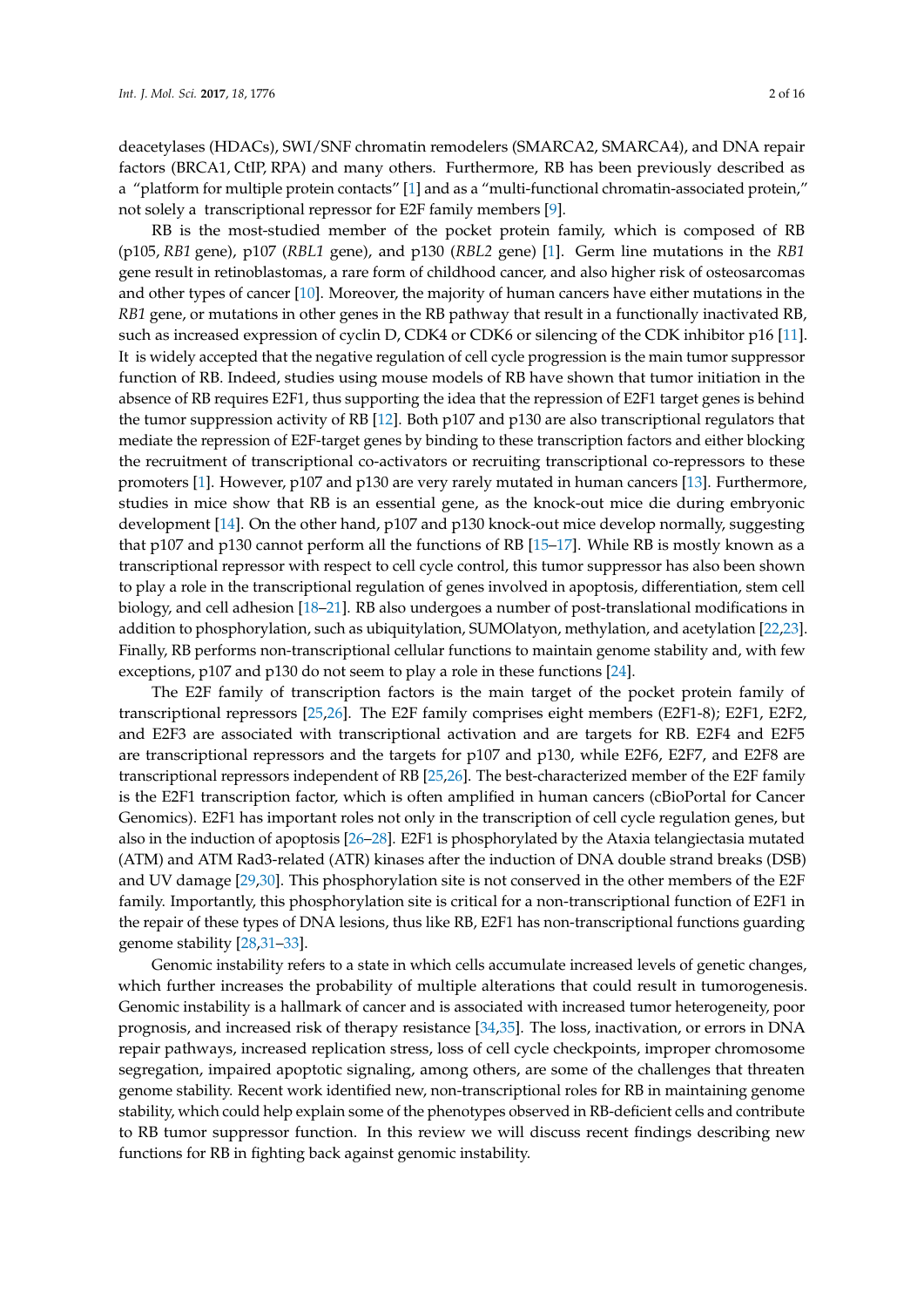### **2. Retinoblastoma (RB) Role in Double Strand Breaks (DSB) Repair**

A plethora of agents and processes constantly challenge the integrity of the genetic material and defects in DNA repair very often result in genomic instability [\[35](#page-11-10)[,36\]](#page-11-11). DSBs are among the most toxic and mutagenic types of DNA damage. Blocks to DNA replication, conflicts between transcription and replication machineries, or imbalances in nucleotide pools can induce replication fork arrest or stalling, which could result in DSBs [\[36\]](#page-11-11). Moreover, ionizing radiation (IR) and many other forms of cancer treatments kill cells by inducing DSBs [\[37\]](#page-11-12). DSBs are repaired mainly by two different pathways in human cells; homologous recombination (HR) and non-homologous end joining (NHEJ) [\[38](#page-11-13)[,39\]](#page-11-14). HR uses a sister chromatid as a template to repair DSBs and therefore occurs primarily at late stages of S phase and during the G2 phase of the cell cycle. Because HR uses a sister chromatid as a template, this pathway is thought to be less mutagenic [\[38\]](#page-11-13). NHEJ mainly consists of the enzymatic ligation of broken DNA ends and is highly mutagenic [\[39](#page-11-14)[,40\]](#page-11-15). Indeed, loss of the HR pathway itself results in increased chromosomal abnormalities and genomic instability due to the overuse of NHEJ [\[40,](#page-11-15)[41\]](#page-11-16). HR-deficient cells are also sensitive to chemotherapeutic agents that damage DNA and specifically to poly(ADP-ribose) polymerase inhibitors (PARPi) [\[37](#page-11-12)[,42,](#page-11-17)[43\]](#page-11-18). This particular vulnerability is being exploited in the treatment of ovarian cancers with mutations in the breast cancer susceptibility genes (*BRCA1* and *BRCA2*) and other HR-deficient cancers.

DSBs are first recognized by the MRE11-RAD50-NBS1 (MRN) complex and the ATM kinase [\[44\]](#page-11-19). If the break occurs during the S/G2 phases of the cell cycle and a sister chromatid is available as a template, the break could be repaired through HR. During HR, the DSB undergoes a nuclease-driven process known as DNA end resection in order to generate 3'-end single-stranded DNA (ssDNA) regions that are important for homology search and strand invasion later during the recombination process (Figure [1a](#page-3-0)). DNA end resection is initiated by the MRE11 nuclease within the MRN complex together with the CtIP nuclease [\[45\]](#page-11-20). These ssDNA regions are coated by RPA and this RPA-coated structure recruits and activates the ATR kinase, which in turn activates the Chk1 kinase [\[46\]](#page-11-21). This repair pathway is known to require chromatin remodelers, modifiers, and even the incorporation of histone variants in order to deal with the barrier that nucleosomes pose to the resection machinery [\[47,](#page-11-22)[48\]](#page-12-0).

We recently showed that RB is recruited to DSBs and that RB-deficient cells display a defect in DNA end resection and HR [\[32\]](#page-11-23). These DNA repair defects were also observed in E2F1-deficient cells [\[32,](#page-11-23)[49\]](#page-12-1). We identified a novel complex containing TopBP1-E2F1-RB-BRG1, which recruits BRG1 to DSBs and stimulates DNA end resection likely by decreasing the nucleosome density at the site of the break (Figure [1b](#page-3-0)). The formation of this complex requires the phosphorylation of E2F1 on serine 31 (serine 29 in mouse E2F1) by the ATM kinase [\[29](#page-11-5)[,32\]](#page-11-23). This phosphorylated form of E2F1 is recognized by the TopBP1 protein, which in turn recruits E2F1 to DSBs [\[32,](#page-11-23)[50\]](#page-12-2). TopBP1 is a DNA repair protein important for the activation of the ATR kinase and DNA replication. TopBP1 contains nine BRCA1 C terminal (BRCT) domains that interact with a variety of phosphorylated proteins [\[50,](#page-12-2)[51\]](#page-12-3). The sixth BRCT domain of TopBP1 interacts with phosphorylated E2F1 [\[32,](#page-11-23)[50–](#page-12-2)[52\]](#page-12-4). RB plays a stabilizing role within this complex by shielding phosphorylated E2F1 from proteasomal degradation, as previously observed under different conditions [\[32,](#page-11-23)[53](#page-12-5)[–55\]](#page-12-6). RB-deficient cells display increased levels and slower clearance of γH2AX nuclear foci, consistent with a DNA repair defect. RB-deficient cells also display decreased levels of DNA end resection and ATR activation, increased levels of chromosomal abnormalities after IR, and sensitivity to chemotherapeutic agents including PARPi, all of which is consistent with a defect in HR. We observed the same DNA repair defects in mouse embryonic fibroblasts (MEFs) from the *E2f1S29A/S29A* knock-in mouse model developed by our laboratory [\[33\]](#page-11-8). Moreover, the *E2f1S29A/S29A* mice are sensitive to IR, indicating that this repair function for RB and E2F1 has real physiological consequences in mice, given that transcriptome analysis showed only subtle transcriptional differences between wild type and *E2f1S29A/S29A* MEFs [\[32](#page-11-23)[,33\]](#page-11-8).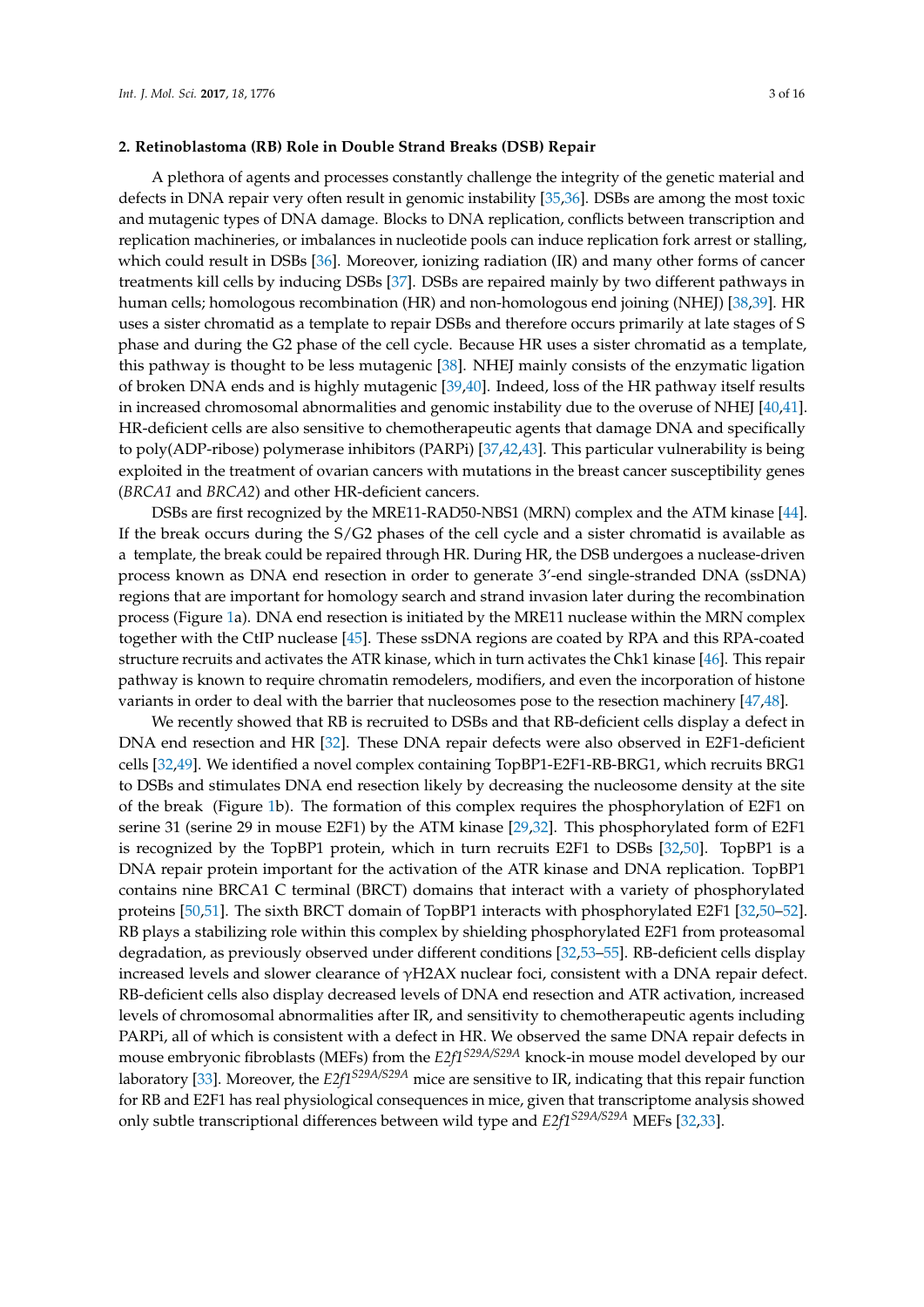<span id="page-3-0"></span>

Figure 1. (a) The homologous recombination (HR) repair pathway involves multiple steps: (1) double strand breaks (DSB) recognition by the MRE11-RAD50-NBS1 (MRN) complex and the Ataxia strand breaks (DSB) recognition by the MRE11-RAD50-NBS1 (MRN) complex and the Ataxia telangiectasia mutated (ATM) kinase; (2) the CtIP nuclease is recruited to the DSB to initiate DNA end resection; (3) the replication protein A (RPA) coats the single-stranded DNA (ssDNA) regions activates the ATM RAD3-related (ATR) kinase; (4) the breast cancer susceptibility gene 2 (BRCA2) and activates the ATM RAD3-related (ATR) kinase; (4) the breast cancer susceptibility gene 2 (BRCA2) protein mediates the replacement of RPA by the RAD51 recombinase, which will catalyze the protein mediates the replacement of RPA by the RAD51 recombinase, which will catalyze the homology homology search and the progression of HR; (**b**) RB is recruited to DSB through the TopBP1-E2F1-RB search and the progression of HR; (**b**) RB is recruited to DSB through the TopBP1-E2F1-RB complex, which recruits the BRG1 ATPase. BRG1 stimulates DNA end resection and HR by reducing the nucleosome density at the break site. In the absence of RB, there is no decrease in nucleosome density at the break site, which impairs DNA end resection, HR, and promotes genomic instability.

This novel function for RB in HR represents an important extension of previous work from our laboratory showing that E2F1 plays a role in the repair of DSBs [\[49\]](#page-12-1). Moreover, it raises new questions as we have also shown that either the absence of E2F1 or the presence of the *E2f1S29A/S29A* mutation results in a defect in the repair of UV-induced DNA damage and the *E2f1S29A/S29A* mouse is susceptible to UV-induced skin cancer [\[33,](#page-11-8)[56,](#page-12-7)[57\]](#page-12-8). Since both UV and IR induce the phosphorylation of E2F1 on serine 31, it would be of interest to determine whether RB also stabilizes phosphorylated E2F1 after UV, as it does after IR [\[32\]](#page-11-23). A few studies have shown a potential role for RB in the repair of UV damage through either the transcription or stabilization of repair factors, but clear mechanistic study addressing this question would be of interest [\[58](#page-12-9)[,59\]](#page-12-10). There are differences and similarities in the mechanism of E2F1 in the repair of UV lesions and DSBs. E2F1 stimulates the repair of UV photoproducts through the recruitment of the GCN5 HAT to sites of damage, which increases histone H3 lysine 9 acetylation (H3K9ac) and enhances the recruitment of the nucleotide excision repair (NER) factors to the damage sites [\[33,](#page-11-8)[56,](#page-12-7)[57\]](#page-12-8). In the case of DSB, E2F1, together with RB, recruits the SWI/SNF BRG1 ATPase to DSBs and BRG1 remodels chromatin at the break site, thus allowing the initiation of DNA end resection [\[32\]](#page-11-23). Recent studies have shown that BRG1 is important for DNA end resection in yeast [\[60\]](#page-12-11) and that the removal of nucleosomes during DNA end resection is likely important for the efficiency of the process [\[61\]](#page-12-12). It is important to note that in a way, RB and E2F1 are using their "canonical functions," since both of these factors interact with these chromatin remodelers or modifiers in the context of transcription [\[62,](#page-12-13)[63\]](#page-12-14). Independently of the repair pathway, RB and E2F1 are being shared by the transcription and repair machineries to capitalize on the capacity of these factors to recruit chromatin modifiers and remodelers to damage sites and thus stimulate the repair process [\[31,](#page-11-7)[64\]](#page-12-15). It may seem counterintuitive to think of RB as a repressor and yet opening up chromatin to help the repair process, but it is important to remember that both RB and BRG1 have been shown to participate in transcriptional activation and repression [\[18,](#page-10-14)[20\]](#page-10-17). This mechanism of recruitment of chromatin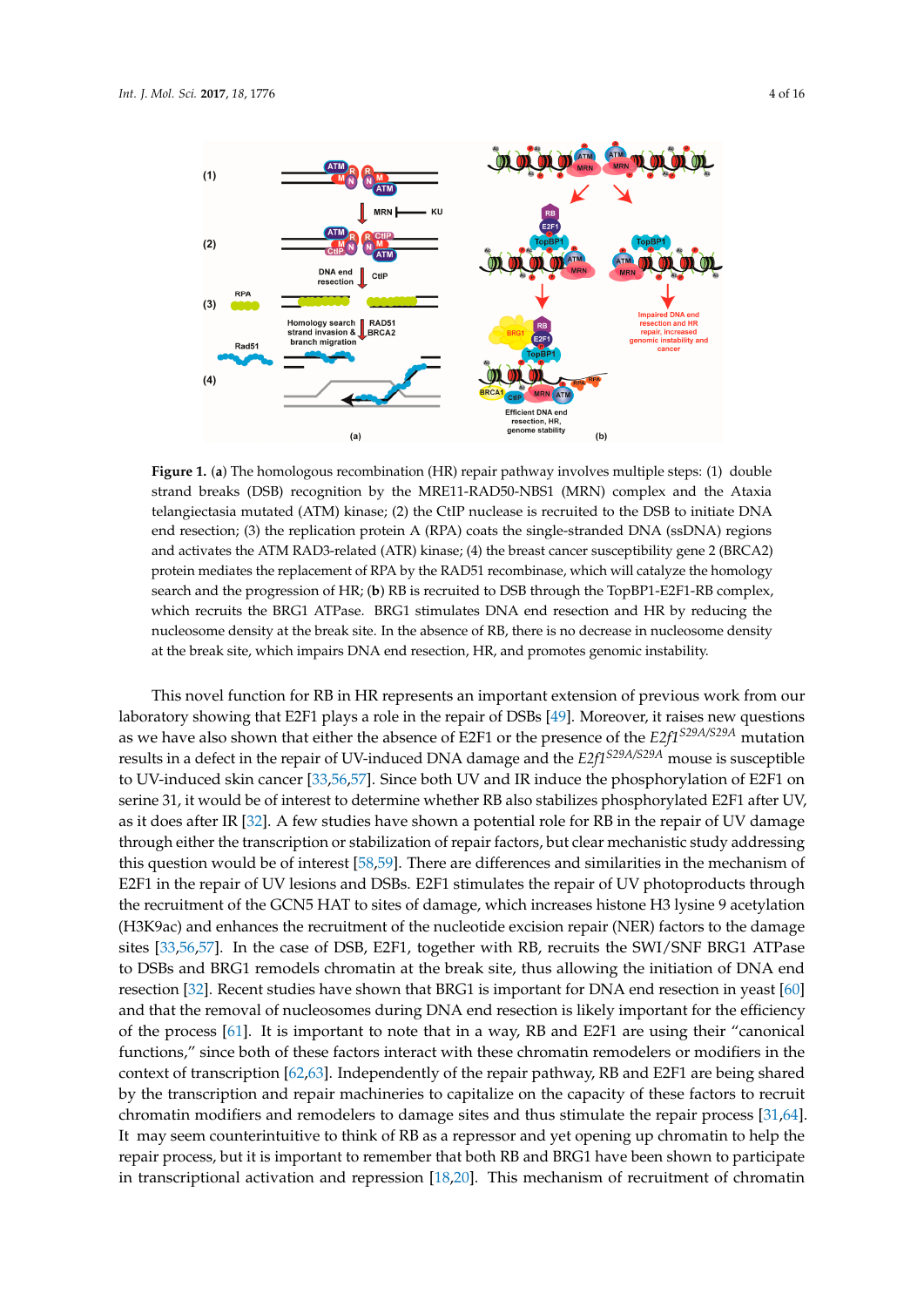remodelers and modifiers to DSBs is just one, likely among many others. These chromatin remodelers and modifiers can also be recruited through a variety of additional interactions with other repair

proteins to damage sites as well. The NHEJ pathway repairs the majority of DSBs in human cells as it is faster, albeit less accurate, than HR [\[39,](#page-11-14)[40\]](#page-11-15). During NHEJ, the DSBs are recognized by the KU70–KU80 heterodimer, followed by the stabilization of the NHEJ machinery at the break site, the bridging of the DNA ends, activation of the DNA-dependent protein kinase (DNA-PK), end processing (if needed), and finally the ligation of the DNA ends by DNA ligase 4 [\[65\]](#page-12-16). A proteomic analysis showed that RB, p107, and p130 interact with both KU70 and KU80 and the inactivation of either RB or the three members of the pocket protein family resulted in a NHEJ defect [\[66\]](#page-12-17). This study also showed that the inactivation of RB results in increased chromosomal abnormalities and higher levels of γH2AX after IR. The authors proposed that the physical interaction between the N terminal of RB (or the other pocket protein family members) is important for efficient NHEJ. Whether RB is recruiting a chromatin remodeler or modifier to break sites in the case of NHEJ is unknown and should be addressed in the future. It is possible that the role RB plays in NHEJ may be a purely physical one, as a platform for protein–protein interactions. While there are multiple reports of chromatin remodelers and modifiers affecting NHEJ [\[67](#page-12-18)[–69\]](#page-13-0), there is likely much more need for chromatin remodeling during HR because the DNA ends need to be processed by nucleases and the nucleosome impedes such processing [\[47](#page-11-22)[,61,](#page-12-12)[70\]](#page-13-1). Future studies should address how exactly RB is contributing to NHEJ.

It seems that RB contributes to both DSB repair pathways, HR and NHEJ [\[32](#page-11-23)[,66\]](#page-12-17). RB is thought as "active" (hypophosphorylated RB) and associated to E2F1 during G1, the phase when NHEJ would take place. E2F1 was not, however, detected in the RB-KU70-KU80 complex likely due to the fact that the authors used an N terminal fragment of RB for their interaction studies [\[66\]](#page-12-17). This raises the question of whether E2F1 would play a role in NHEJ. There are two important points to take into account regarding the phosphorylation state of RB at a given phase of the cell cycle; first, this state could change quickly upon DNA damage; second, it is likely that there are several pools of RB that could undergo different post-translational modifications and exist within different complexes simultaneously [\[23\]](#page-11-0). Indeed, we observed a strong association between E2F1 and RB after IR [\[32\]](#page-11-23). Future studies should address which form of RB and E2F1 are mediating these non-canonical functions for these transcription factors, also taking into consideration that in addition to phosphorylation, these proteins are also acetylated and methylated upon DNA damage [\[71](#page-13-2)[–75\]](#page-13-3).

#### **3. RB Role Silencing Repetitive Sequences**

Repetitive DNA sequences comprise a large part of the genomic material (approximately 50% in higher eukaryotes) [\[76\]](#page-13-4). These repetitive sequences can be found at satellite DNA (i.e., centromeric and pericentromeric regions), transposable elements, and telomeres [\[77,](#page-13-5)[78\]](#page-13-6). Because of where these sequences are found and their structural role in these regions, these sequences must be maintained transcriptionally repressed through a heterochromatic state [\[78\]](#page-13-6). Histone modifications and DNA methylation are the mechanisms by which these regions are kept repressed. These regions are characterized by overall hypoacetylation of histones and an increase in repressive marks such as H3K9me3, H4K20me3, and H3K27me3, which are required for the maintenance of these structures [\[77–](#page-13-5)[79\]](#page-13-7). Loss of this heterochromatic state can result in chromosomal segregation defects, chromosome instability (CIN), illegitimate recombination events, and transposable element-induced genetic alterations [\[79\]](#page-13-7).

Recently, RB was identified as an important partner of the EZH2 methyltransferase during H3K27me3 deposition in repetitive sequences [\[80\]](#page-13-8). ChIP-seq analysis showed that RB was localized to a large extent to repetitive regions and its localization to these regions requires E2F1. The authors found that the majority of RB and E2F1 was bound to intronic and intergenic regions (>95%) and specifically to multiple types of transposable elements, such as short interspersed nucleotide elements (SINE), long terminal retroviruses (LTR), and long-interspersed nucleotide elements (LINE) [\[80\]](#page-13-8). The localization of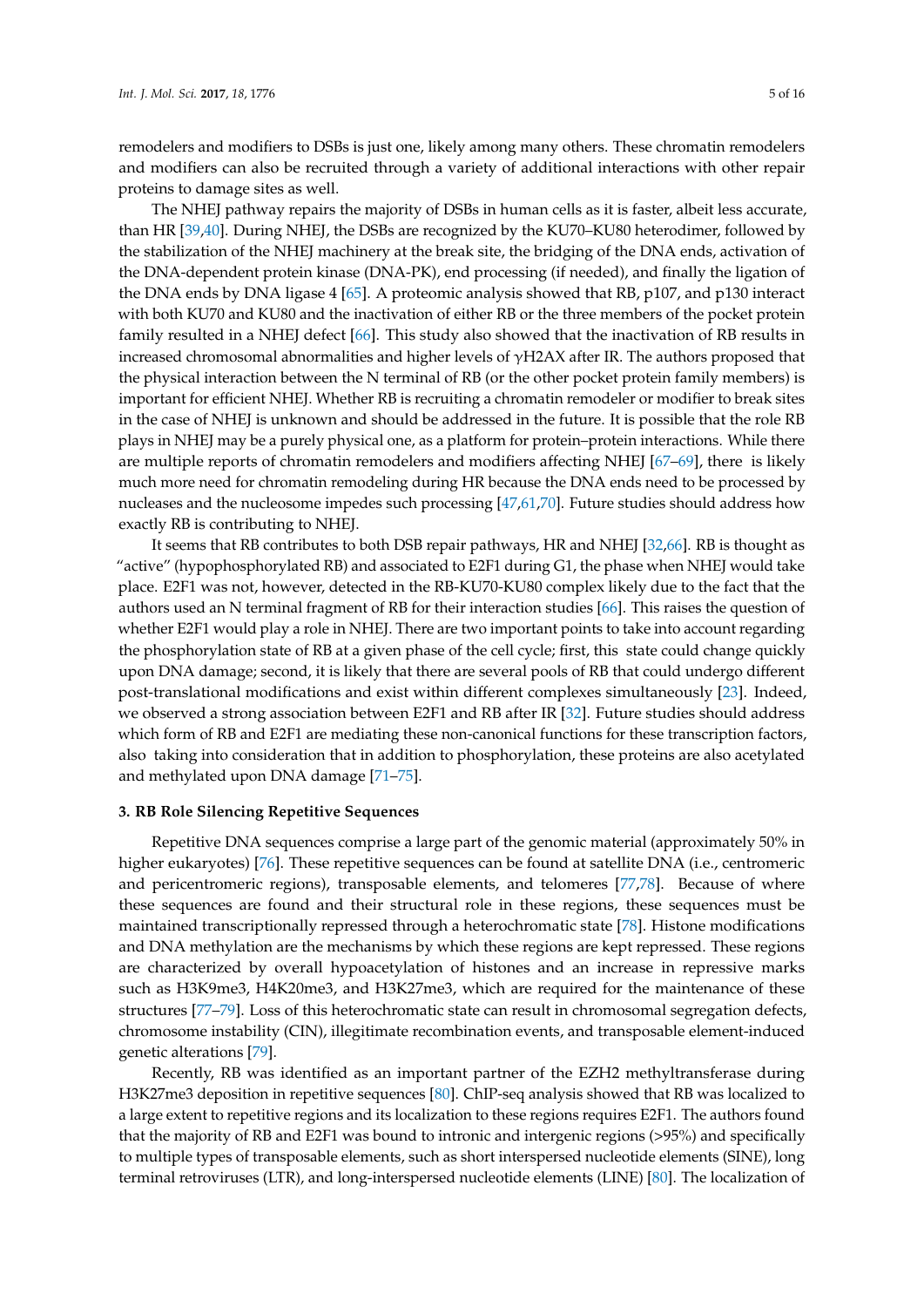RB and E2F1 to these regions was enriched in arrested cells, but also occurred in proliferating cells. Ishak et al. used a mouse model with an RB mutation (F832A, termed *Rb1<sup>S</sup>* ) that impaired the specific interaction between E2F1 and the C terminal of RB [\[80\]](#page-13-8). This particular interaction between E2F1 and RB does not occur through the "pocket domains" of RB and is thought of as "non-canonical." This interaction is also resistant to RB hyperphosphorylation and thus it is thought not to play a role in cell cycle regulation [\[81](#page-13-9)[,82\]](#page-13-10). Both *Rb1S/S* and *Rb1*−*/*<sup>−</sup> MEFs showed loss of EZH2 recruitment and H3K27me3 at repetitive sequences and failed to silence these repetitive regions [\[80\]](#page-13-8). On the other hand, H3K9me3 and H4K20me3 distribution on repetitive regions was unaffected in *Rb1S/S* MEFs, even though a modest increase in H3K9 acetylation of repetitive regions was observed in these cells. In order to assess the physiological consequences of this novel RB function, the authors aged *Rb1S/S* mice and discovered that these mice had shorter cancer-free survival and developed lymphomas. Moreover, analysis of these tumors in *Rb1S/S* mice showed increased expression levels of these repetitive regions, thus suggesting that this repetitive region silencing function is important for the tumor suppressor activity of RB [\[80\]](#page-13-8).

It is interesting that this novel RB function in silencing repetitive sequences also depends on E2F1. It would be of interest to determine in the future how does E2F1 (or RB) recognize these repetitive regions. Of note, while the *Rb1S/S* mice displayed this defect, mutations of other important domains of RB had no effect on this function; mutation of the domain that interacts with the transactivation domain of E2F proteins had no effect in the silencing of this region and neither did mutation of the LXCXE domain, which interacts with multiple transcriptional regulators. This mechanism for recruitment of EZH2 to repetitive regions may not be the only one. The repression of repetitive regions is very important during development and defects usually prevent embryonic development before the implantation stage, which is not the case for *Rb1S/S* or *Rb1*−*/*<sup>−</sup> mice [\[14\]](#page-10-11). On the other hand, the fact that *Rb1S/S* mice develop lymphomas resembles the phenotype of *E2f1*−*/*<sup>−</sup> mice, which develop lymphomas at a similar age [\[83\]](#page-13-11).

#### **4. RB Role in Telomere Maintenance**

Telomeres are complex structures at the end of chromosomes that are composed of long stretches of repetitive DNA with a particular chromatin structure and enveloped by a specialized group of proteins known as the shelterin complex. This complex protects telomeres and avoids chromosome ends being mistaken for a broken DNA end [\[84\]](#page-13-12). Telomeres are extended by the telomerase complex and the absence of telomerase causes progressive attrition of chromosome ends finally resulting in the loss of genetic material, chromosomal fusions and translocations, and replicative senescence and/or cell death [\[84\]](#page-13-12). Moreover, a defect in any of the sheltering components or changes in chromatin structure at the telomeres could result in faster telomere attrition, which eventually will lead to chromosome end-to-end fusion, resulting in dicentric chromosomes, missegregation defects and genomic instability [\[84\]](#page-13-12).

Multiple studies have linked RB to telomere biology [\[85–](#page-13-13)[88\]](#page-13-14). One study linked RB and the pocket protein family members to telomere length [\[85\]](#page-13-13). This study showed that genetic inactivation of p107 and p130 (DKO, double knock-out cells) or RB, p107, and p130 (TKO, triple knock-out cells) resulted in elongated telomeres [\[85\]](#page-13-13). This study unfortunately did not provide a mechanistic explanation for the elongation of telomeres in the DKO and TKO cells, but it showed that RB was not the main contributor since *Rb1*−*/*<sup>−</sup> cells showed normal length telomeres. This is one example in which all members of the pocket protein family seem to have overlapping roles and to functionally compensate for each other to control a specific function.

Another study from the same group showed that TKO cells display a defect in global heterochromatin maintenance specifically at telomeres and centromeres, and a centromere structure defect [\[86](#page-13-15)[,88\]](#page-13-14). The authors showed that the global levels of H4K20me3 and DNA methylation were reduced in TKO cells [\[86\]](#page-13-15). This was accompanied by an increase in the global levels of histone H3 acetylation. Histone H4K20me3 is particularly enriched at centromeres and telomeres, but this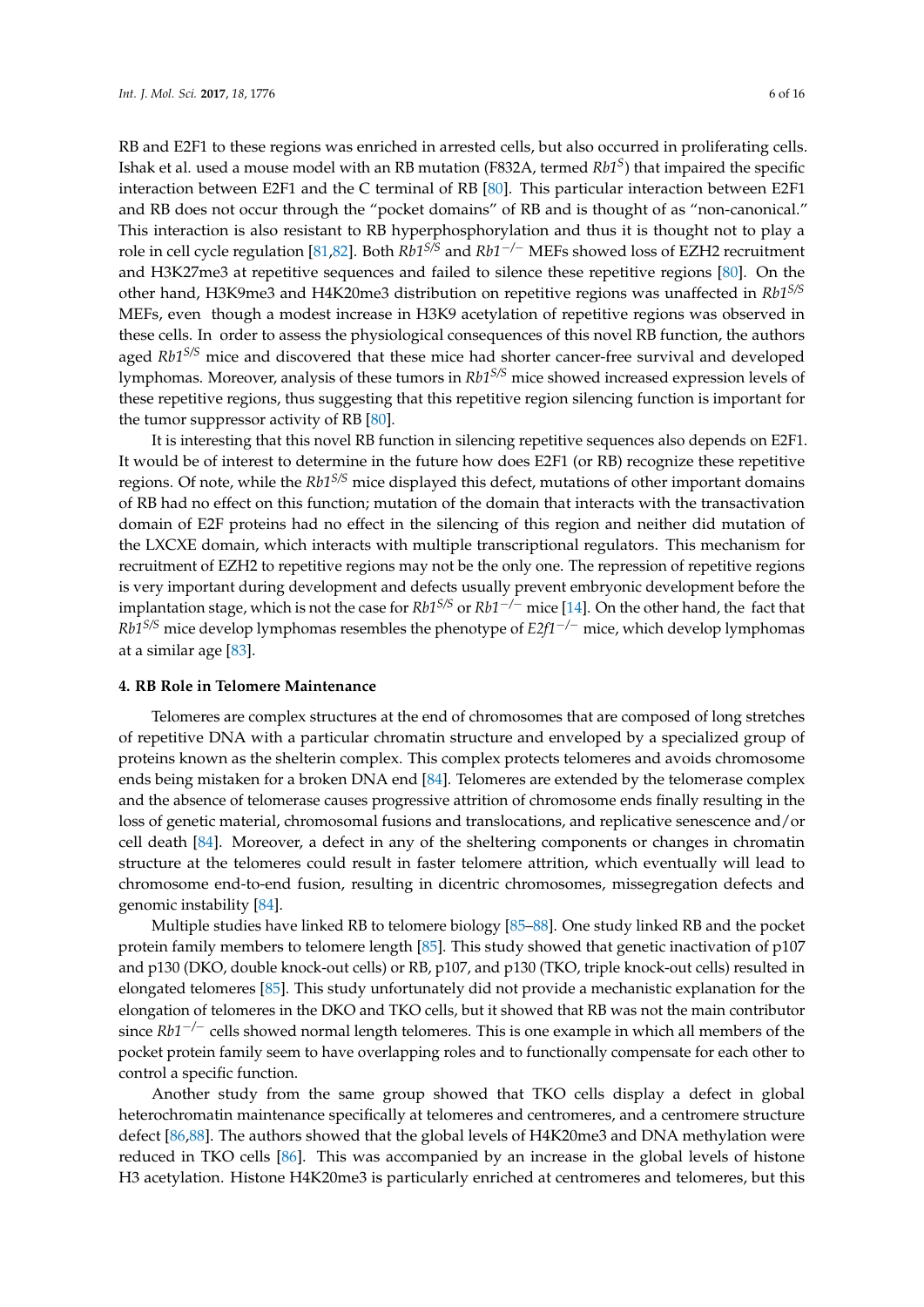enrichment was not observed in TKO cells. None of the single knock-out cells displayed this defect, indicating that there is functional compensation between pocket protein family members in this respect. Moreover, the authors used an E2F1 mutant that does not interact with RB (E2F1-DB, which has an E2F1 transactivation domain deletion) and showed that expression of E2F1-DB in wild type cells did not result in these heterochromatin formation defects. It is worth noting that the E2F1-DB mutant is thought of mostly as a dominant negative for the transcriptional function of RB, as it would compete out E2F1 transcriptional binding sites, but it is unclear what effect (if any) it would have with respect to non-transcriptional functions of RB and E2F1. Finally, this study showed that the RB protein family interacts with Suv4-20h1 and, to a lesser extent, with Suv4-20h2, the enzymes that methylate H4K20 but that RB was not required for the recruitment of these enzymes to the repetitive regions. The authors proposed that the RB family is important for the maintenance of global heterochromatin structure, including telomeres and centromeres, by somehow stabilizing H4K20me3. This defect with lower H4K20me3 in TKO cells could potentially explain the abnormally long telomeres in these cells [\[85](#page-13-13)[,88\]](#page-13-14).

Telomeres represent a protective mechanism from the dangers of genomic instability that arise due to the sensitive nature of chromosome ends [\[84](#page-13-12)[,89\]](#page-13-16). A defect in telomere maintenance or stability could have dire consequences in genome stability and could contribute to the tumor suppressor function of RB.

# **5. RB Role in Centromere Structure and Chromosome Instability (CIN)**

Centromeres are structures on the chromosomes where sister chromatids and spindle apparatus attach. Centromeres consist of repetitive sequences where condensin proteins can be found and possess a heterochromatic structure [\[90\]](#page-14-0). Defects in centromere structure can lead to poor sister chromatid attachment, which could result in chromosome missegregation and aneuploidy, or chromosomal breakage and chromosomal loss, known as chromosomal instability (CIN). CIN is a form of genomic instability and is a characteristic of many cancers with poor prognosis and likely to develop therapy resistance [\[91\]](#page-14-1).

A number of studies linked RB to centromere structure and CIN [\[88](#page-13-14)[,92](#page-14-2)[,93\]](#page-14-3). Gonzalo et al. described "butterfly chromosomes" and aberrant centromeres and linked them to a defect in H4K20me3 at centromeres and telomeres in TKO MEFs [\[86,](#page-13-15)[88\]](#page-13-14). Later, Manning et al. did a careful analysis of centromere function in RPE-1 cells knocked down for RB [\[94\]](#page-14-4). This study showed that the loss of RB caused frequent missegregation of whole chromosomes [\[94\]](#page-14-4). This phenotype was caused by an underlying defect in centromere structure that decreased centromere rigidity and did not allow for proper kinetochore-microtubule attachment. The basis for this defect was a premature loss of sister chromatid cohesion in RB-depleted cells. Performing an elegant set of experiments, the authors determined that this centromere problem stemmed from a defective loading of the condensin II complex (CAP-D3) onto chromatin in the absence of RB. Drosophila RB (RBF1) had been shown to interact with the condensin II protein dCAP-D3 through the LXCXE domain of RB and promote its association with chromatin [\[95\]](#page-14-5). Manning et al. noted that the inactivation of RB is "a subtle enemy during tumorogenesis because it reduces the fidelity of mitosis without causing more dramatic changes that would compromise cell proliferation" [\[94\]](#page-14-4). This is an important consideration, not only for this function of RB, but also for other functions in repair as well. Subtle defects in these functions guarding genome stability allow the cells to propagate with an increasing number of genetic changes, some of which could render the cell malignant and/or resistant to therapy.

In a different study, RB-depleted cells were also found to have a problem in chromatin compaction, in addition to the chromosome cohesion [\[96\]](#page-14-6). This defect in chromatin compaction and cohesion was explained by lower levels of chromatin-bound cohesin proteins (SMC1/3). Since there is not a link between cohesin-loading and RB, the authors explored whether chromatin modifications could affect the enrichment of cohesins on pericentromeric regions. This study [\[96\]](#page-14-6), in agreement with a previous study [\[86\]](#page-13-15), showed that the deposition of H4K20me3 was important for restoring normal levels of chromatin-bound cohesin and reversing the chromatin-compaction and cohesion defect. Importantly,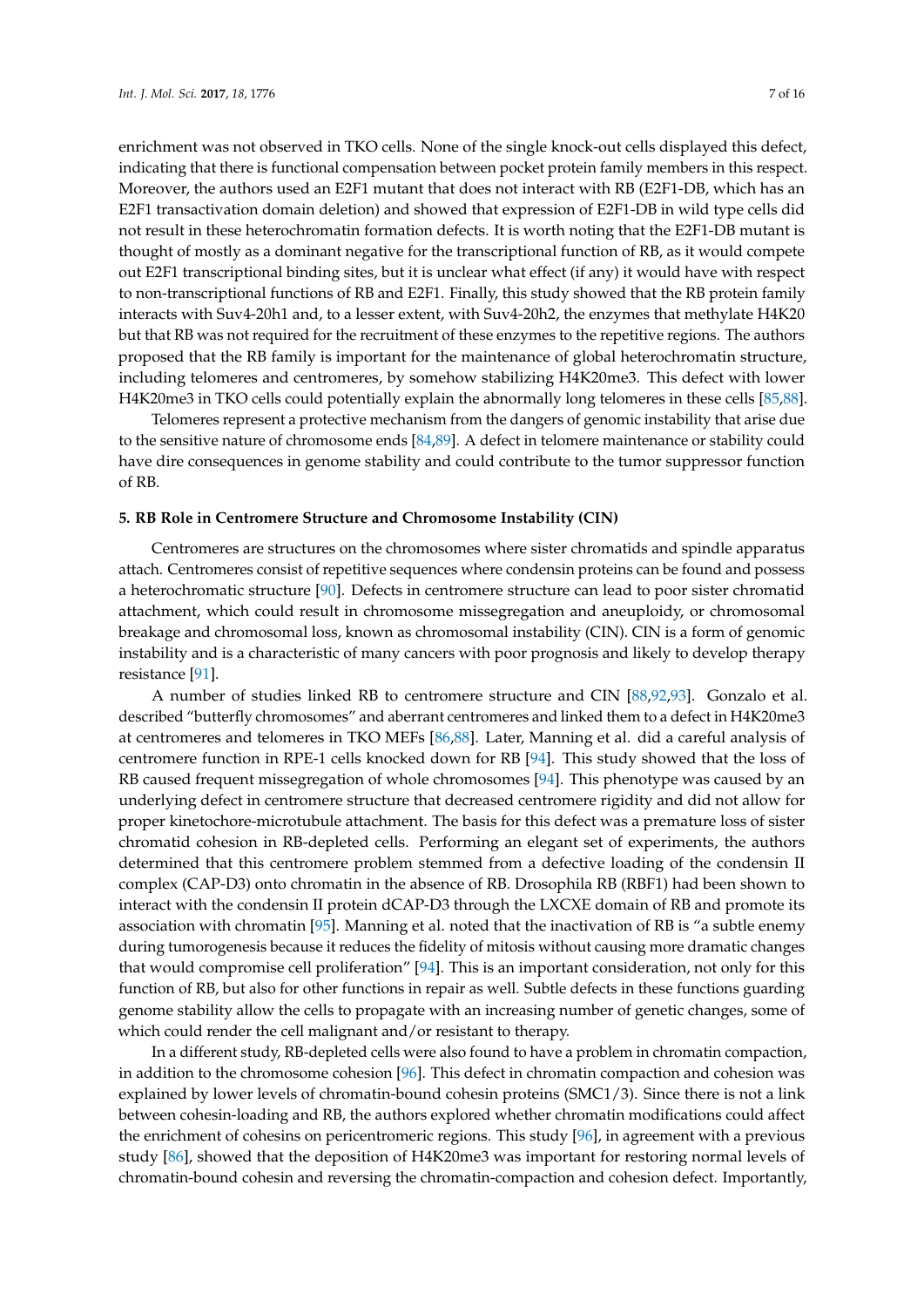this study showed that over expression of Suv4-20h2 could correct the chromatin compaction, cohesion, and chromosome segregation problem observed in the absence of RB [\[96\]](#page-14-6). The finding that H4K20me3 is the main cause of CIN in the absence of RB could potentially open therapeutic opportunities to reverse or decrease CIN in certain cancers, given that RB is lost at a high frequency in many cancer types. This study also found that the absence of RB caused problems such as increased DNA damage and slow and stressed replication forks, which could also result in genomic instability and has been reported in multiple studies [\[32](#page-11-23)[,66](#page-12-17)[,96](#page-14-6)[,97\]](#page-14-7).

The importance of the role of RB in CIN through its control of chromatin cohesion and compaction has also been studied in vivo using mouse models. Coschi et al. took advantage of the reported interaction between the LXCXE domain of RB and the condensin II subunit CAP-D3 to test whether the impairment of this interaction contributed to tumorogenesis and genomic instability [\[98,](#page-14-8)[99\]](#page-14-9). The authors used a previously developed mouse model with the mutated RB LXCXE domain (known as *Rb1*∆*L/* <sup>∆</sup>*<sup>L</sup>* ) [\[99\]](#page-14-9). This domain is important for the interaction between RB and many chromatin-interacting proteins, remodelers, and modifiers including CAP-D3 [\[95](#page-14-5)[,99\]](#page-14-9). Coschi et al. showed that *Rb1*∆*L/* <sup>∆</sup>*<sup>L</sup>* cells display a centromere defect and that this defect was unrelated to the cell cycle control effects that the absence of RB could cause since they were present in *Rb1*∆*L/* <sup>∆</sup>*<sup>L</sup>* mouse embryonic stem cells (mESC, which lack the capacity to arrest cell cycle at G1) and MEFs (which can be arrested in G1) [\[98\]](#page-14-8). *Rb1<sup>∆L/∆L</sup>* cells also showed a chromosome condensation delay and reduced levels of condensin II on chromatin when compared to wild type cells. More importantly, the authors tried to determine the effect that this chromosome segregation defect would have in tumorogenesis by crossing *Rb1*∆*L/* <sup>∆</sup>*<sup>L</sup>* mice with *Trp53*−*/*<sup>−</sup> mice. Since the *Rb1*∆*<sup>L</sup>* mutation and *Trp53* deletion both impair G1 arrest after DNA damage; a comparison between *Rb1*∆*L/* <sup>∆</sup>*<sup>L</sup>* ; *Trp53*−*/*<sup>−</sup> vs. *Trp53*−*/*<sup>−</sup> mice would interrogate the contribution of the mitotic function of RB to tumorogenesis [\[100](#page-14-10)[,101\]](#page-14-11). The authors found that *Rb1*∆*L/* <sup>∆</sup>*<sup>L</sup>* ; *Trp53*−*/*<sup>−</sup> mice had a shortened tumor-free survival when compared to *Trp53*−*/*<sup>−</sup> mice [\[98\]](#page-14-8). More importantly, they also found that the tumors of *Rb1*∆*L/* <sup>∆</sup>*<sup>L</sup>* ; *Trp53*−*/*<sup>−</sup> mice were more aggressive than those of *Trp53*−*/*<sup>−</sup> mice. Finally, in order to test the effect that the *Rb1*∆*<sup>L</sup>* mutation may have in genomic instability, the authors crossed *Rb1*∆*L/* <sup>∆</sup>*<sup>L</sup>* with *Trp53+/*<sup>−</sup> mice. Since *Trp53+/*<sup>−</sup> mice develop a similar spectrum of tumors to *Trp53*−*/*<sup>−</sup> mice and the limiting step is thought to be the loss of heterozygosity event of the wild type *Trp53* allele, these mice have been used as a measure of genomic instability. The authors found that *Rb1*∆*L/* <sup>∆</sup>*<sup>L</sup>* ; *Trp53+/*<sup>−</sup> mice had a shorter tumor-free survival than *Trp53+/*<sup>−</sup> mice and that these tumors had lost the wild type *Trp53* allele, thus indicating that the *Rb1*∆*L/* <sup>∆</sup>*<sup>L</sup>* mutation results in genomic instability.

# **6. Conclusions**

RB was the first tumor suppressor identified and is mostly known for its central role as a negative regulator of cell cycle progression [\[1,](#page-10-0)[10,](#page-10-7)[34\]](#page-11-9). While it is clear that the role RB plays in cell cycle control is important for its tumor suppressor function, studies have found that this tumor suppressor and its multiple protein partners are also involved in many other cellular processes that could also contribute to tumor suppression [\[9](#page-10-6)[,88](#page-13-14)[,92](#page-14-2)[,102\]](#page-14-12). Many of these non-canonical functions ascribed to RB are related to genomic instability, a hallmark of cancer associated with poor prognosis, tumor heterogeneity and the development of therapy resistance [\[35](#page-11-10)[,103\]](#page-14-13). We have discussed here a variety of non-canonical functions for RB in DNA repair, chromosome condensation and cohesion, centromere and telomere structure, and the silencing of transposable elements (Figure [2\)](#page-8-0). There are also a number of other functions, albeit transcriptional in nature, that are unrelated to cell cycle control and have been described elsewhere [\[18–](#page-10-14)[20,](#page-10-17)[104](#page-14-14)[–106\]](#page-14-15). The uncovering of these non-canonical functions is of critical importance because they cannot only help us understand how RB deficiency results in tumorogenesis, but they could also help us develop therapies against retinoblastomas and other RB-deficient cancers.

The inactivation of RB in cancers can occur in multiple ways. First, genetic somatic alterations of the *RB1* gene can occur and germ line mutations result in retinoblastomas. But the RB pathway itself can be inactivated in various ways as well, for instance, over expression of the cyclin D, CDK4,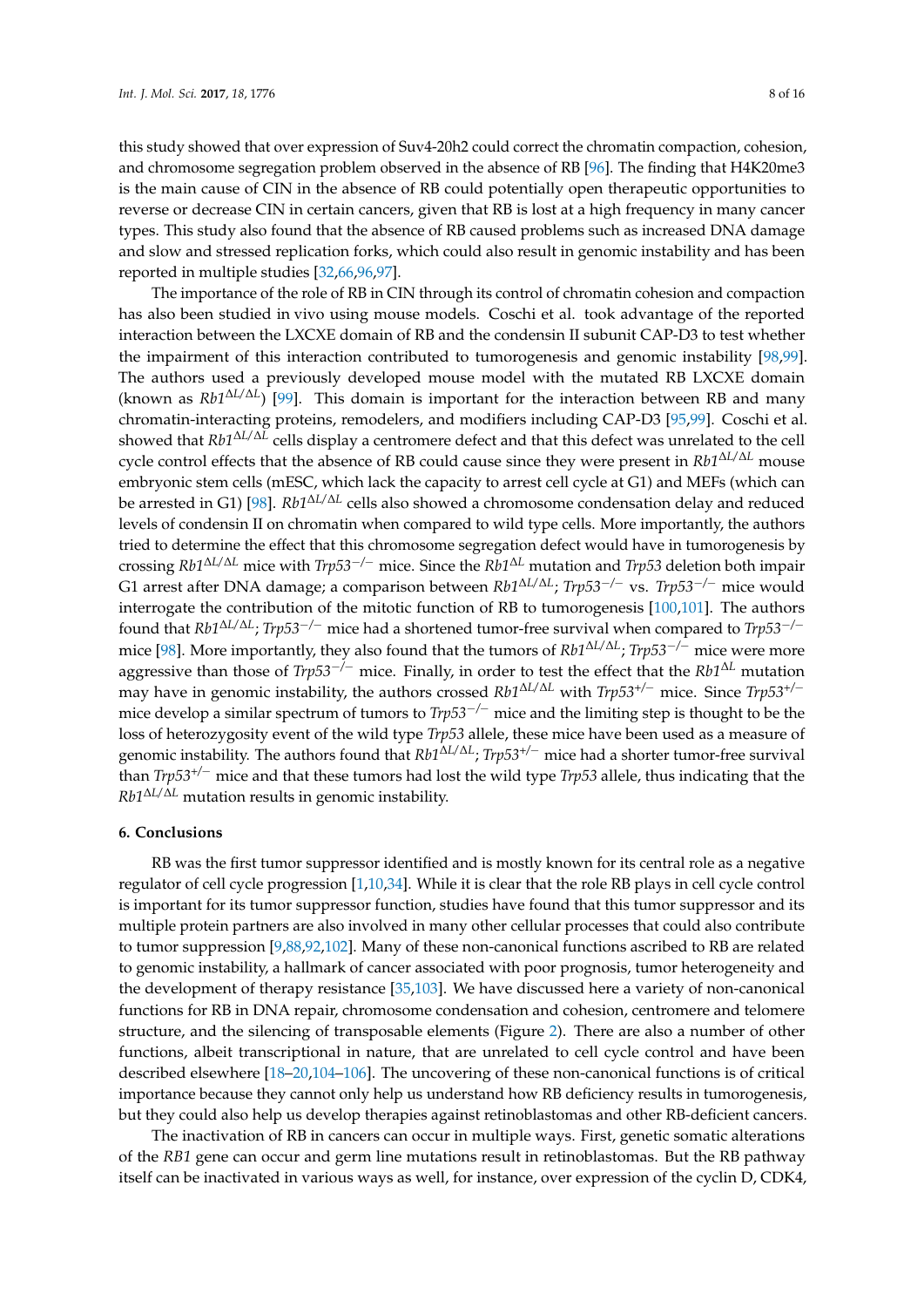or CDK6, all of which phosphorylate and "inactivate" RB [\[4](#page-10-2)[,5](#page-10-18)[,107\]](#page-14-16). Furthermore, the silencing or deletion of the CDK inhibitor p16 also results in a functional inactivation of the RB pathway [\[11](#page-10-8)[,108\]](#page-14-17). Finally, there is also the inactivation of the RB pathway by interaction with viral proteins [\[109\]](#page-14-18). How all these different mechanisms of deregulating the RB pathway affect the multiple non-canonical functions of RB in DNA repair, silencing of repetitive regions, centromere and chromosome structure, and others is currently unknown and should be investigated in the future.

<span id="page-8-0"></span>

**Figure 2.** Retinoblastoma (RB) plays important roles in multiple processes unrelated to cell cycle **Figure 2.** Retinoblastoma (RB) plays important roles in multiple processes unrelated to cell cycle control which, when defective, promote genomic instability.

inactivated, especially in some cases where RB is thought of as playing a structural role as a protein We should not assume that the phosphorylation of RB would *de facto* mean that the protein is inactivated, especially in some cases where RB is thought of as playing a structural role as a protein platform mediating protein interactions. Given that RB undergoes multiple post-translational modifications upon different stimuli and it seems to be part of multiple protein complexes, special phosphorylated E2F1 on sering  $\mathcal{L}$  on sering  $\mathcal{L}$  is contained for RB is contained for RB is contained for RB is contained for RB is contained for RB is contained for RB is contained for RB is contained for RB is attention should be paid to the particular form of RB contained within different complexes. For instance, the TopBP1-E2F1-RB-BRG1 complex that we identified as important for HR contains phosphorylated E2F1 on serine 31, but we do not know currently which form of RB is contained within this complex [\[32\]](#page-11-23). RB is phosphorylated, methylated, and acetylated after DNA damage and it is therefore critical for  $f^{32}$  functions of  $R$   $\bar{3}$ . Note that is that if  $\bar{3}$  is non-canonical function for  $R$ us to understand whether particular post-translational modification may be important for specific functions  $[4, 22, 74, 110, 111]$  $[4, 22, 74, 110, 111]$ .

The E2F1 transcription factor is one of the main partners of RB and important for some of the non-canonical functions of RB [\[32](#page-11-23)[,80\]](#page-13-8). Not every study that identifies a novel, non-canonical  $\frac{1}{\sqrt{2}}$  in some instances. Future studies showledge in mind the studies showledge in mind the studies showledge in mind the studies showledge in mind the studies of  $\alpha$ function for RB addresses whether E2F1 also plays a role in such functions. Given the strong and continuous interaction between RB and E2F1, it should not be surprising that E2F1 co-operates with RB in multiple functions. The knock-out mouse models, however, show that RB has essential functions during development, while E2F1 does not [\[14](#page-10-11)[,15\]](#page-10-12). It is possible that some of the eight other while addressing novel functions for  $\mathbb{R}^2$ . While these proteins cannot compensate functionally cannot compensate functionally cannot compute functionally cannot compute functionally cannot compute functionally canno members of the E2F family could compensate for the absence of E2F1 in some instances. Future studies should always keep in mind the potential contribution of E2F1 to any potential RB function. E2F1 also undergoes multiple post-translational modification such as phosphorylation, methylation and  $\frac{1}{2}$  with four examples it is not known how these modifications of the E2E1 per acetylation and, with few exceptions, it is not known how these modifications affect E2F1 non-canonical<br>Activities are as the set of the such a strike in the set of the set of the set of the set of the set of the s functions [\[32,](#page-11-23)[33,](#page-11-8)[49,](#page-12-1)[56,](#page-12-7)[57,](#page-12-8)[112\]](#page-15-0). Similarly, the other members of the pocket protein family should be considered while addressing novel functions for RB. While these proteins clearly cannot compensate functionally for the loss of RB during development, there are other functions that these proteins  $\frac{1}{2}$  to perform. For example, many of the defects in contromore structure and may be able to perform. For example, many of the defects in centromere structure and telomere maintenance were first observed in TKO cells and there was no observable defects in single knock-out to the rapy resistance. It is also important to recognize that the contract to recognize that the contract on  $\epsilon$ 

Finally, it is very important to notice the subtleties of the defects observed in RB-deficient cells and the potential consequences that such modest defects in multiple processes could have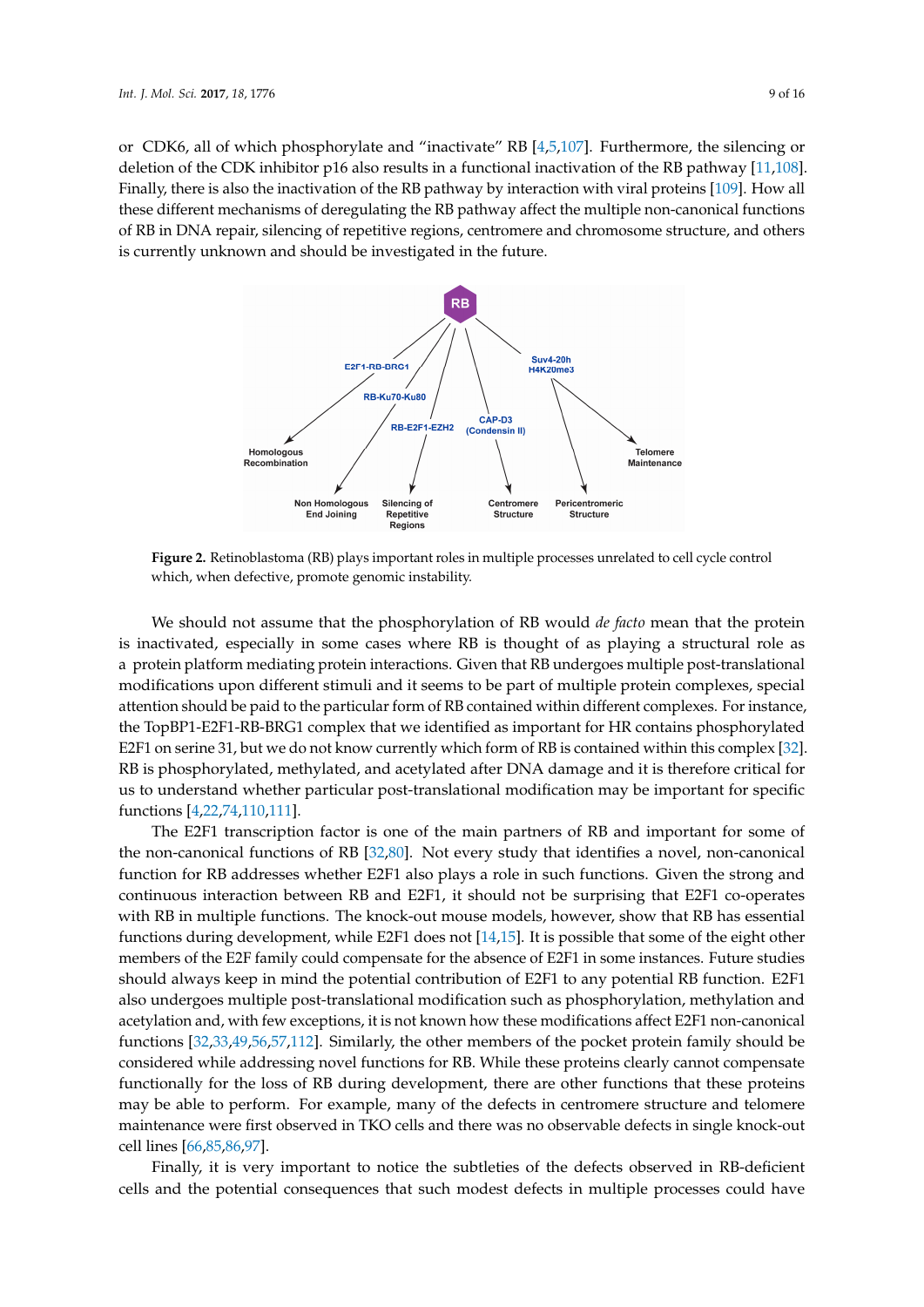on cellular transformation. In some cases, the subtle defects observed in these studies may be due to the imperfect system we employ by using shRNAs, which fail to deplete the protein of interest completely. This problem will soon be overcome with the advent of CRISPR/Cas9 technologies for gene editing. In other cases the small defects could arise due to compensating functions by other pocket protein family members. In any case, small or subtle defects are important because they can allow a cell to continue to propagate and accumulate genetic changes or lesions that could contribute to therapy resistance, for instance. It is also important to recognize that these non-canonical functions of RB may only constitute *one* mechanism for such a function among many. For instance, in the case of RB recruiting BRG1 to DSBs it is possible that there are other mechanisms by which this SWI/SNF complex may be recruited to DSBs. Indeed, other subunits of this complex interact with repair factors and those interactions are reported to be important for SWI/SNF recruitment to DSBs [\[113](#page-15-1)[,114\]](#page-15-2). It is also possible that not every break requires chromatin remodeling to the same extent, and that may be why the defect is somewhat subtle. Another example is the silencing of repetitive sequences, a process that is absolutely critical during development at the pre-implantation stage. RB knock-out mice develop past this point, thus suggesting that the silencing of these regions occurs through another mechanism during development.

With the development of more sensitive methods to identify particular complexes and the post-translational modifications of the components of such complexes, these and more functions of RB in specific processes will be identified. Similarly, the development of imaging methods will allow us to identify the localization of modified RB and how that may change upon stimuli. All this information will help us build a better picture detailing the etiology of retinoblastomas and other RB-deficient cancers and allow us to develop new therapies.

**Acknowledgments:** Work in the Johnson laboratory was funded by Cancer Prevention Research Institute of Texas (CPRIT grant RP1 140222), the National Institutes of Health (NIH grant CA079648) and the Center for Cancer Epigenetics at the University of Texas MD Anderson Cancer Center.

**Conflicts of Interest:** The authors declare no conflict of interest.

# **Abbreviations**

| <b>RB</b>       | Retinoblastoma                                                                  |
|-----------------|---------------------------------------------------------------------------------|
| <b>CDK</b>      | Cyclin-dependent kinases                                                        |
| PP <sub>1</sub> | Protein phosphatase 1                                                           |
| <b>HAT</b>      | histone acetyltransferases                                                      |
| <b>HDAC</b>     | Histone deacetylase                                                             |
| BRCA1           | Breast cancer susceptibility gene 1                                             |
| <b>RPA</b>      | Replication protein A                                                           |
| <b>ATM</b>      | Ataxia telangiectasia mutated kinase                                            |
| <b>ATR</b>      | Ataxia telangiectasia RAD3-related kinase                                       |
| <b>DSB</b>      | DNA double strand breaks                                                        |
| IR.             | Ionizing radiation                                                              |
| <b>HR</b>       | Homologous recombination                                                        |
| <b>NHEJ</b>     | Non-homologous end joining                                                      |
| PARPi           | Poly (ADP-ribose) polymerase inhibitors                                         |
| <b>MRN</b>      | MRE11-RAD50-NBS1 complex                                                        |
| ssDNA           | Single-stranded DNA                                                             |
| Chk1            | Checkpoint kinase 1                                                             |
| <b>BRCT</b>     | BRCA1 C terminal domain                                                         |
| <b>MEF</b>      | Mouse embryonic fibroblasts                                                     |
| <b>NER</b>      | Nucleotide excision repair                                                      |
| DNA-PK          | DNA protein kinase                                                              |
| DKO             | Double knock-out (p $107^{-/-}$ ; p $130^{-/-}$ )                               |
| TKO             | Triple knock-out (RB <sup>-/-</sup> ;p107 <sup>-/-</sup> ;p130 <sup>-/-</sup> ) |
| <b>CIN</b>      | Chromosome instability                                                          |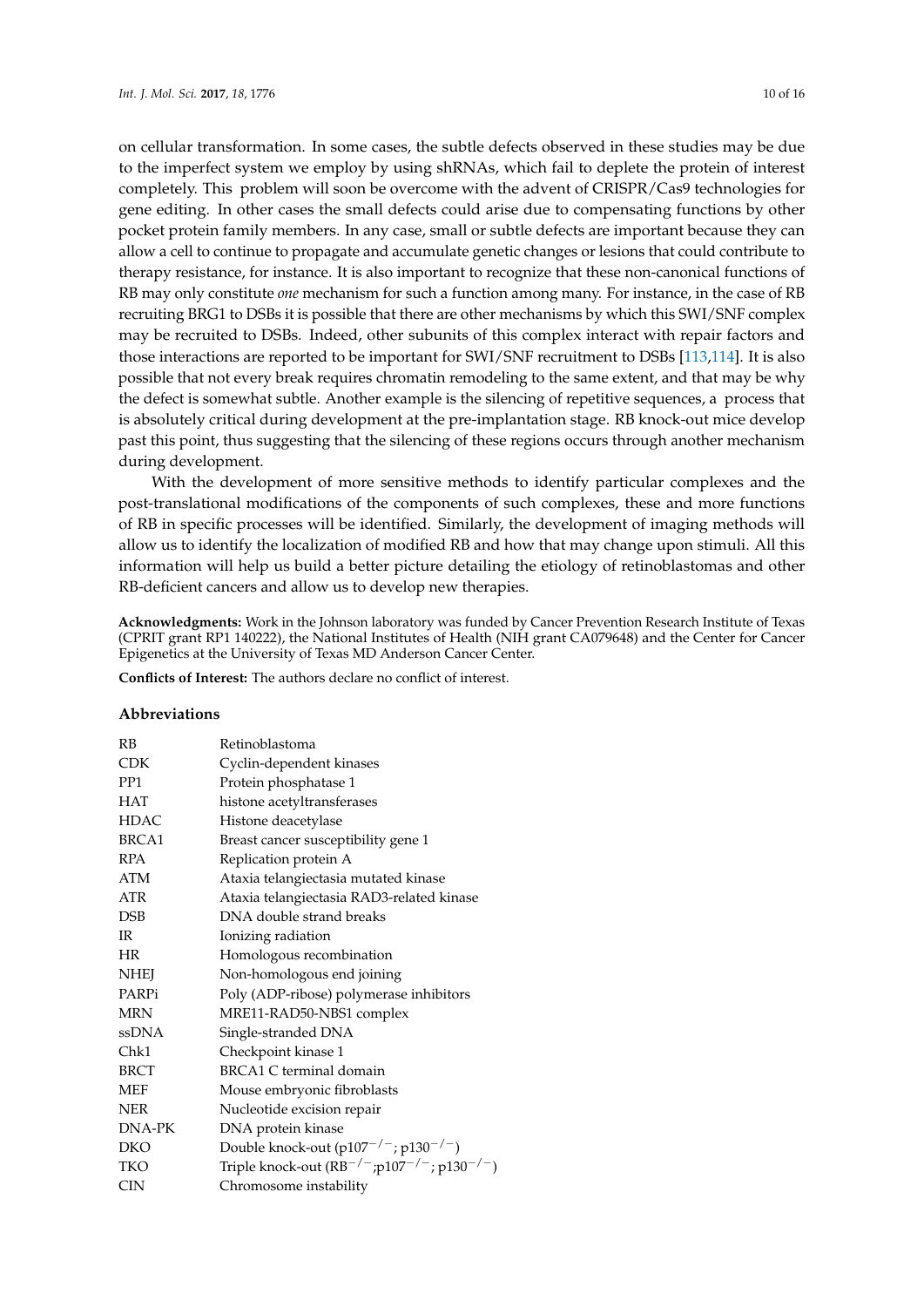# **References**

- <span id="page-10-0"></span>1. Dick, F.A.; Rubin, S.M. Molecular mechanisms underlying RB protein function. *Nat. Rev. Mol. Cell Biol.* **2013**, *14*, 297–306. [\[CrossRef\]](http://dx.doi.org/10.1038/nrm3567) [\[PubMed\]](http://www.ncbi.nlm.nih.gov/pubmed/23594950)
- 2. Chinnam, M.; Goodrich, D.W. RB1, development, and cancer. *Curr. Top. Dev. Biol.* **2011**, *94*, 129–169. [\[PubMed\]](http://www.ncbi.nlm.nih.gov/pubmed/21295686)
- <span id="page-10-1"></span>3. Van Den Heuvel, S.; Dyson, N.J. Conserved functions of the pRB and E2F families. *Nat. Rev. Mol. Cell Biol.* **2008**, *9*, 713–724. [\[CrossRef\]](http://dx.doi.org/10.1038/nrm2469) [\[PubMed\]](http://www.ncbi.nlm.nih.gov/pubmed/18719710)
- <span id="page-10-2"></span>4. Burke, J.R.; Deshong, A.J.; Pelton, J.G.; Rubin, S.M. Phosphorylation-induced conformational changes in the Retinoblastoma Protein Inhibit E2F Transactivation Domain Binding. *J. Biol. Chem.* **2010**, *285*, 16286–16293. [\[CrossRef\]](http://dx.doi.org/10.1074/jbc.M110.108167) [\[PubMed\]](http://www.ncbi.nlm.nih.gov/pubmed/20223825)
- <span id="page-10-18"></span>5. Buchkovich, K.; Duffy, L.A.; Harlow, E. The retinoblastoma protein is phosphorylated during specific phases of the cell cycle. *Cell* **1989**, *58*, 1097–1105. [\[CrossRef\]](http://dx.doi.org/10.1016/0092-8674(89)90508-4)
- <span id="page-10-3"></span>6. Narasimha, A.M.; Kaulich, M.; Shapiro, G.S.; Choi, Y.J.; Sicinski, P.; Dowdy, S.F. Cyclin D activates the RB tumor suppressor by mono-phosphorylation. *Elife* **2014**, *3*. [\[CrossRef\]](http://dx.doi.org/10.7554/eLife.02872) [\[PubMed\]](http://www.ncbi.nlm.nih.gov/pubmed/24876129)
- <span id="page-10-4"></span>7. Kolupaeva, V.; Janssens, V. PP1 and PP2A phosphatases–cooperating partners in modulating retinoblastoma protein activation. *FEBS J.* **2013**, *280*, 627–643. [\[CrossRef\]](http://dx.doi.org/10.1111/j.1742-4658.2012.08511.x) [\[PubMed\]](http://www.ncbi.nlm.nih.gov/pubmed/22299668)
- <span id="page-10-5"></span>8. Morris, E.J.; Dyson, N.J. Retinoblastoma protein partners. *Adv. Cancer Res.* **2001**, *82*, 1–54. [\[PubMed\]](http://www.ncbi.nlm.nih.gov/pubmed/11447760)
- <span id="page-10-6"></span>9. Dyson, N.J. RB1: A prototype tumor suppressor and an enigma. *Genes Dev.* **2016**, *30*, 1492–1502. [\[CrossRef\]](http://dx.doi.org/10.1101/gad.282145.116) [\[PubMed\]](http://www.ncbi.nlm.nih.gov/pubmed/27401552)
- <span id="page-10-7"></span>10. Friend, S.H.; Bernards, R.; Rogelj, S.; Weinberg, R.A.; Rapaport, J.M.; Albert, D.M.; Dryja, T.P. A human DNA segment with properties of the gene that predisposes to retinoblastoma and osteosarcoma. *Nature* **1986**, *323*, 643–646. [\[CrossRef\]](http://dx.doi.org/10.1038/323643a0) [\[PubMed\]](http://www.ncbi.nlm.nih.gov/pubmed/2877398)
- <span id="page-10-8"></span>11. Sherr, C.J.; McCormick, F. The RB and p53 pathways in cancer. *Cancer Cell* **2002**, *2*, 103–112. [\[CrossRef\]](http://dx.doi.org/10.1016/S1535-6108(02)00102-2)
- <span id="page-10-9"></span>Yamasaki, L.; Bronson, R.; Williams, B.O.; Dyson, N.J.; Harlow, E.; Jacks, T. Loss of E2F-1 reduces tumorigenesis and extends the lifespan of RB1(+/−)mice. *Nat. Genet.* **1998**, *18*, 360–364. [\[CrossRef\]](http://dx.doi.org/10.1038/ng0498-360) [\[PubMed\]](http://www.ncbi.nlm.nih.gov/pubmed/9537419)
- <span id="page-10-10"></span>13. Knudsen, E.S.; Knudsen, K.E. Tailoring to RB: Tumour suppressor status and therapeutic response. *Nat. Rev. Cancer* **2008**, *8*, 714–724. [\[CrossRef\]](http://dx.doi.org/10.1038/nrc2401) [\[PubMed\]](http://www.ncbi.nlm.nih.gov/pubmed/19143056)
- <span id="page-10-11"></span>14. Jacks, T.; Fazeli, A.; Schmitt, E.M.; Bronson, R.T.; Goodell, M.A.; Weinberg, R.A. Effects of an RB mutation in the mouse. *Nature* **1992**, *359*, 295–300. [\[CrossRef\]](http://dx.doi.org/10.1038/359295a0) [\[PubMed\]](http://www.ncbi.nlm.nih.gov/pubmed/1406933)
- <span id="page-10-12"></span>15. Lin, S.C.; Skapek, S.X.; Lee, E.Y. Genes in the RB pathway and their knockout in mice. *Semin. Cancer Biol.* **1996**, *7*, 279–289. [\[CrossRef\]](http://dx.doi.org/10.1006/scbi.1996.0036) [\[PubMed\]](http://www.ncbi.nlm.nih.gov/pubmed/9110405)
- 16. Lee, M.H.; Williams, B.O.; Mulligan, G.; Mukai, S.; Bronson, R.T.; Dyson, N.; Harlow, E.; Jacks, T. Targeted disruption of p107: Functional overlap between p107 and Rb. *Genes Dev.* **1996**, *10*, 1621–1632. [\[CrossRef\]](http://dx.doi.org/10.1101/gad.10.13.1621) [\[PubMed\]](http://www.ncbi.nlm.nih.gov/pubmed/8682293)
- <span id="page-10-13"></span>17. Sage, J.; Mulligan, G.J.; Attardi, L.D.; Miller, A.; Chen, S.; Williams, B.; Theodorou, E.; Jacks, T. Targeted disruption of the three RB-related genes leads to loss of G(1) control and immortalization. *Genes Dev.* **2000**, *14*, 3037–3050. [\[CrossRef\]](http://dx.doi.org/10.1101/gad.843200) [\[PubMed\]](http://www.ncbi.nlm.nih.gov/pubmed/11114892)
- <span id="page-10-14"></span>18. Ianari, A.; Natale, T.; Calo, E.; Ferretti, E.; Alesse, E.; Screpanti, I.; Haigis, K.; Gulino, A.; Lees, J.A. Proapoptotic function of the retinoblastoma tumor suppressor protein. *Cancer Cell* **2009**, *15*, 184–194. [\[CrossRef\]](http://dx.doi.org/10.1016/j.ccr.2009.01.026) [\[PubMed\]](http://www.ncbi.nlm.nih.gov/pubmed/19249677)
- 19. Sage, J. The retinoblastoma tumor suppressor and stem cell biology. *Genes Dev.* **2012**, *26*, 1409–1420. [\[CrossRef\]](http://dx.doi.org/10.1101/gad.193730.112) [\[PubMed\]](http://www.ncbi.nlm.nih.gov/pubmed/22751497)
- <span id="page-10-17"></span>20. Flowers, S.; Beck, G.R.; Moran, E. Transcriptional activation by pRB and its coordination with SWI/SNF recruitment. *Cancer Res.* **2010**, *70*, 8282–8287. [\[CrossRef\]](http://dx.doi.org/10.1158/0008-5472.CAN-10-2205) [\[PubMed\]](http://www.ncbi.nlm.nih.gov/pubmed/20851996)
- <span id="page-10-15"></span>21. Engel, B.E.; Cress, W.D.; Santiago-Cardona, P.G. The retinoblastoma protein: A master tumor suppressor acts as a link between cell cycle and cell adhesion. *Cell. Health Cytoskelet.* **2015**, *7*, 1–10. [\[PubMed\]](http://www.ncbi.nlm.nih.gov/pubmed/28090172)
- <span id="page-10-16"></span>22. Munro, S.; Carr, S.M.; La Thangue, N.B. Diversity within the pRb pathway: Is there a code of conduct? *Oncogene* **2012**, *31*, 4343–4352. [\[CrossRef\]](http://dx.doi.org/10.1038/onc.2011.603) [\[PubMed\]](http://www.ncbi.nlm.nih.gov/pubmed/22249267)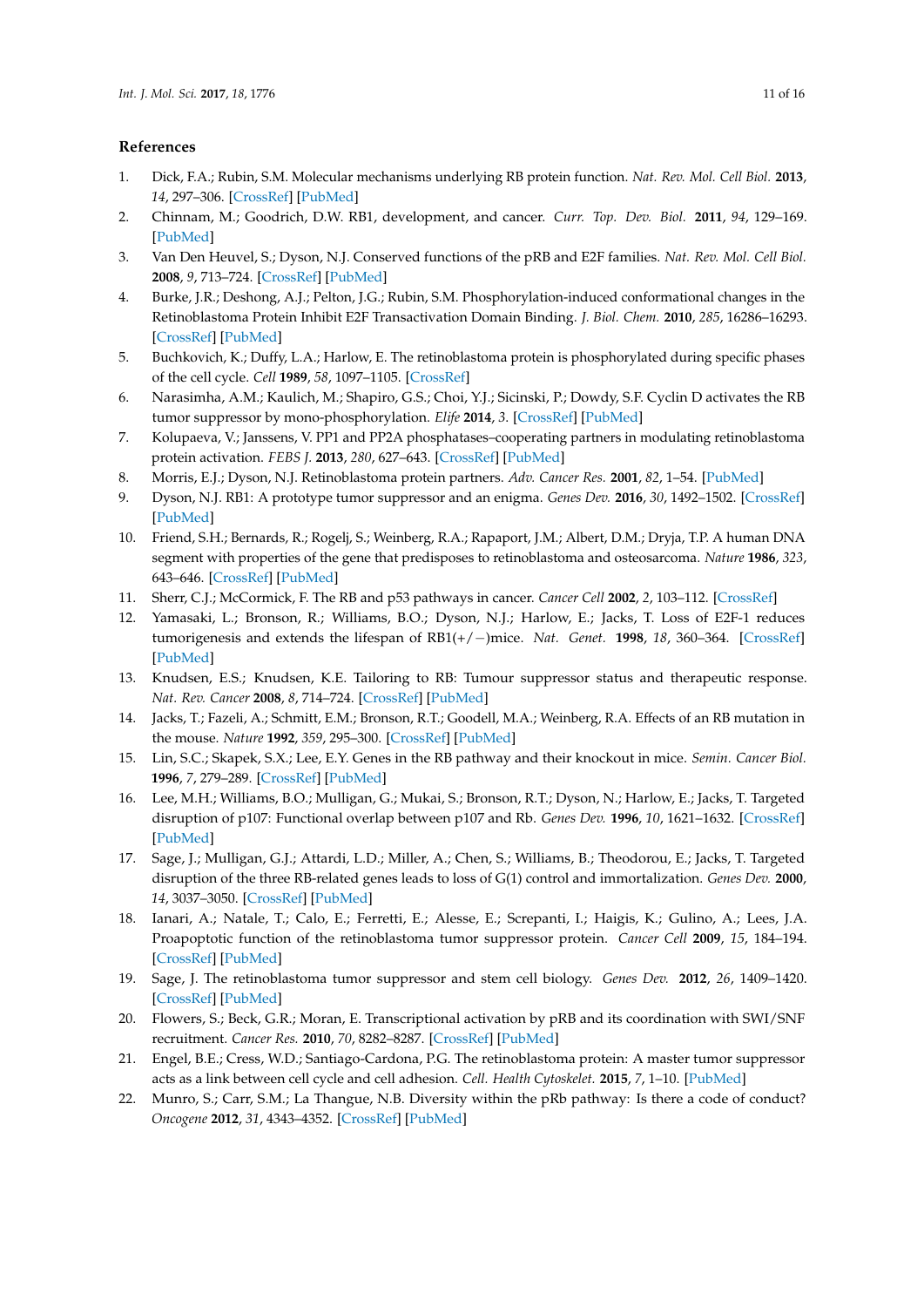- <span id="page-11-0"></span>23. MacDonald, J.I.; Dick, F.A. Posttranslational modifications of the retinoblastoma tumor suppressor protein as determinants of function. *Genes Cancer* **2013**, *3*, 619–633. [\[CrossRef\]](http://dx.doi.org/10.1177/1947601912473305) [\[PubMed\]](http://www.ncbi.nlm.nih.gov/pubmed/23634251)
- <span id="page-11-1"></span>24. Zheng, L.; Lee, W.-H. Retinoblastoma tumor suppressor and genome stability. *Adv. Cancer Res.* **2002**, *85*, 13–50. [\[PubMed\]](http://www.ncbi.nlm.nih.gov/pubmed/12374284)
- <span id="page-11-2"></span>25. Trimarchi, J.M.; Lees, J.A. Sibling rivalry in the E2F family. *Nat. Rev. Mol. Cell Biol.* **2002**, *3*, 11–20. [\[CrossRef\]](http://dx.doi.org/10.1038/nrm714) [\[PubMed\]](http://www.ncbi.nlm.nih.gov/pubmed/11823794)
- <span id="page-11-3"></span>26. Degregori, J.; Johnson, D.G. Distinct and overlapping roles for E2F family members in transcription, proliferation and apoptosis. *Curr. Mol. Med.* **2006**, *6*, 739–748. [\[CrossRef\]](http://dx.doi.org/10.2174/1566524010606070739) [\[PubMed\]](http://www.ncbi.nlm.nih.gov/pubmed/17100600)
- 27. Polager, S.; Ginsberg, D. E2F—At the crossroads of life and death. *Trends Cell Biol.* **2008**, *18*, 528–535. [\[CrossRef\]](http://dx.doi.org/10.1016/j.tcb.2008.08.003) [\[PubMed\]](http://www.ncbi.nlm.nih.gov/pubmed/18805009)
- <span id="page-11-4"></span>28. Biswas, A.K.; Johnson, D.G. Transcriptional and nontranscriptional functions of E2F1 in response to DNA damage. *Cancer Res.* **2012**, *72*, 13–17. [\[CrossRef\]](http://dx.doi.org/10.1158/0008-5472.CAN-11-2196) [\[PubMed\]](http://www.ncbi.nlm.nih.gov/pubmed/22180494)
- <span id="page-11-5"></span>29. Lin, W.C.; Lin, F.T.; Nevins, J.R. Selective induction of E2F1 in response to DNA damage, mediated by ATM-dependent phosphorylation. *Genes Dev.* **2001**, *15*, 1833–1844. [\[PubMed\]](http://www.ncbi.nlm.nih.gov/pubmed/11459832)
- <span id="page-11-6"></span>30. Wang, B.; Liu, K.; Lin, F.-T.; Lin, W.-C. A role for 14-3-3 tau in E2F1 stabilization and DNA damage-induced apoptosis. *J. Biol. Chem.* **2004**, *279*, 54140–54152. [\[CrossRef\]](http://dx.doi.org/10.1074/jbc.M410493200) [\[PubMed\]](http://www.ncbi.nlm.nih.gov/pubmed/15494392)
- <span id="page-11-7"></span>31. Velez-Cruz, R.; Johnson, D.G. E2F1 and p53 Transcription factors as accessory factors for nucleotide excision repair. *Int. J. Mol. Sci.* **2012**, *13*, 13554–13568. [\[CrossRef\]](http://dx.doi.org/10.3390/ijms131013554) [\[PubMed\]](http://www.ncbi.nlm.nih.gov/pubmed/23202967)
- <span id="page-11-23"></span>32. Velez-Cruz, R.; Manickavinayaham, S.; Biswas, A.K.; Clary, R.W.; Premkumar, T.; Cole, F.; Johnson, D.G. RB localizes to DNA double-strand breaks and promotes DNA end resection and homologous recombination through the recruitment of BRG1. *Genes Dev.* **2016**, *30*, 2500–2512. [\[CrossRef\]](http://dx.doi.org/10.1101/gad.288282.116) [\[PubMed\]](http://www.ncbi.nlm.nih.gov/pubmed/27940962)
- <span id="page-11-8"></span>33. Biswas, A.K.; Mitchell, D.L.; Johnson, D.G. E2F1 responds to ultraviolet radiation by directly stimulating DNA repair and suppressing carcinogenesis. *Cancer Res.* **2014**, *74*, 3369–3377. [\[CrossRef\]](http://dx.doi.org/10.1158/0008-5472.CAN-13-3216) [\[PubMed\]](http://www.ncbi.nlm.nih.gov/pubmed/24741006)
- <span id="page-11-9"></span>34. Hanahan, D.; Weinberg, R.A. Hallmarks of cancer: The next generation. *Cell* **2011**, *144*, 646–674. [\[CrossRef\]](http://dx.doi.org/10.1016/j.cell.2011.02.013) [\[PubMed\]](http://www.ncbi.nlm.nih.gov/pubmed/21376230)
- <span id="page-11-10"></span>35. Andor, N.; Maley, C.C.; Ji, H.P. Genomic instability in cancer: Teetering on the limit of tolerance. *Cancer Res.* **2017**, *77*, 2179–2185. [\[CrossRef\]](http://dx.doi.org/10.1158/0008-5472.CAN-16-1553) [\[PubMed\]](http://www.ncbi.nlm.nih.gov/pubmed/28432052)
- <span id="page-11-11"></span>36. Tubbs, A.; Nussenzweig, A. Endogenous DNA damage as a source of genomic instability in cancer. *Cell* **2017**, *168*, 644–656. [\[CrossRef\]](http://dx.doi.org/10.1016/j.cell.2017.01.002) [\[PubMed\]](http://www.ncbi.nlm.nih.gov/pubmed/28187286)
- <span id="page-11-12"></span>37. O'Connor, M.J. Targeting the DNA damage response in cancer. *Mol. Cell* **2015**, *60*, 547–560. [\[CrossRef\]](http://dx.doi.org/10.1016/j.molcel.2015.10.040) [\[PubMed\]](http://www.ncbi.nlm.nih.gov/pubmed/26590714)
- <span id="page-11-13"></span>38. Jasin, M.; Rothstein, R. Repair of strand breaks by homologous recombination. *Cold Spring Harb. Perspect. Biol.* **2013**, *5*, a012740. [\[CrossRef\]](http://dx.doi.org/10.1101/cshperspect.a012740) [\[PubMed\]](http://www.ncbi.nlm.nih.gov/pubmed/24097900)
- <span id="page-11-14"></span>39. Davis, A.J.; Chen, D.J. DNA double strand break repair via non-homologous end-joining. *Transl. Cancer Res.* **2013**, *2*, 130–143. [\[PubMed\]](http://www.ncbi.nlm.nih.gov/pubmed/24000320)
- <span id="page-11-15"></span>40. Bunting, S.F.; Nussenzweig, A. End-joining, translocations and cancer. *Nat. Rev. Cancer* **2013**, *13*, 443–454. [\[CrossRef\]](http://dx.doi.org/10.1038/nrc3537) [\[PubMed\]](http://www.ncbi.nlm.nih.gov/pubmed/23760025)
- <span id="page-11-16"></span>41. Yu, V.P.; Koehler, M.; Steinlein, C.; Schmid, M.; Hanakahi, L.A.; van Gool, A.J.; West, S.C.; Venkitaraman, A.R. Gross chromosomal rearrangements and genetic exchange between nonhomologous chromosomes following BRCA2 inactivation. *Genes Dev.* **2000**, *14*, 1400–1406. [\[PubMed\]](http://www.ncbi.nlm.nih.gov/pubmed/10837032)
- <span id="page-11-17"></span>42. Talens, F.; Jalving, M.; Gietema, J.A.; Van Vugt, M.A. Therapeutic targeting and patient selection for cancers with homologous recombination defects. *Exp. Opin. Drug Discov.* **2017**, *12*, 565–581. [\[CrossRef\]](http://dx.doi.org/10.1080/17460441.2017.1322061) [\[PubMed\]](http://www.ncbi.nlm.nih.gov/pubmed/28425306)
- <span id="page-11-18"></span>43. Carden, C.P.; Yap, T.A.; Kaye, S.B. PARP inhibition: Targeting the Achilles' heel of DNA repair to treat germline and sporadic ovarian cancers. *Curr. Opin. Oncol.* **2010**, *22*, 473–480. [\[CrossRef\]](http://dx.doi.org/10.1097/CCO.0b013e32833b5126) [\[PubMed\]](http://www.ncbi.nlm.nih.gov/pubmed/20485165)
- <span id="page-11-19"></span>44. Lee, J.-H.; Paull, T.T. ATM activation by DNA double-strand breaks through the Mre11-Rad50-Nbs1 complex. *Science* **2005**, *308*, 551–554. [\[CrossRef\]](http://dx.doi.org/10.1126/science.1108297) [\[PubMed\]](http://www.ncbi.nlm.nih.gov/pubmed/15790808)
- <span id="page-11-20"></span>45. Sartori, A.A.; Lukas, C.; Coates, J.; Mistrik, M.; Fu, S.; Bartek, J.; Baer, R.; Lukas, J.; Jackson, S.P. Human CtIP promotes DNA end resection. *Nature* **2007**, *450*, 509–514. [\[CrossRef\]](http://dx.doi.org/10.1038/nature06337) [\[PubMed\]](http://www.ncbi.nlm.nih.gov/pubmed/17965729)
- <span id="page-11-21"></span>46. Zou, L.; Elledge, S.J. Sensing DNA damage through ATRIP recognition of RPA-ssDNA complexes. *Science* **2003**, *300*, 1542–1548. [\[CrossRef\]](http://dx.doi.org/10.1126/science.1083430) [\[PubMed\]](http://www.ncbi.nlm.nih.gov/pubmed/12791985)
- <span id="page-11-22"></span>47. Mimitou, E.P.; Symington, L.S. DNA end resection–unraveling the tail. *DNA Repair* **2011**, *10*, 344–348. [\[CrossRef\]](http://dx.doi.org/10.1016/j.dnarep.2010.12.004) [\[PubMed\]](http://www.ncbi.nlm.nih.gov/pubmed/21227759)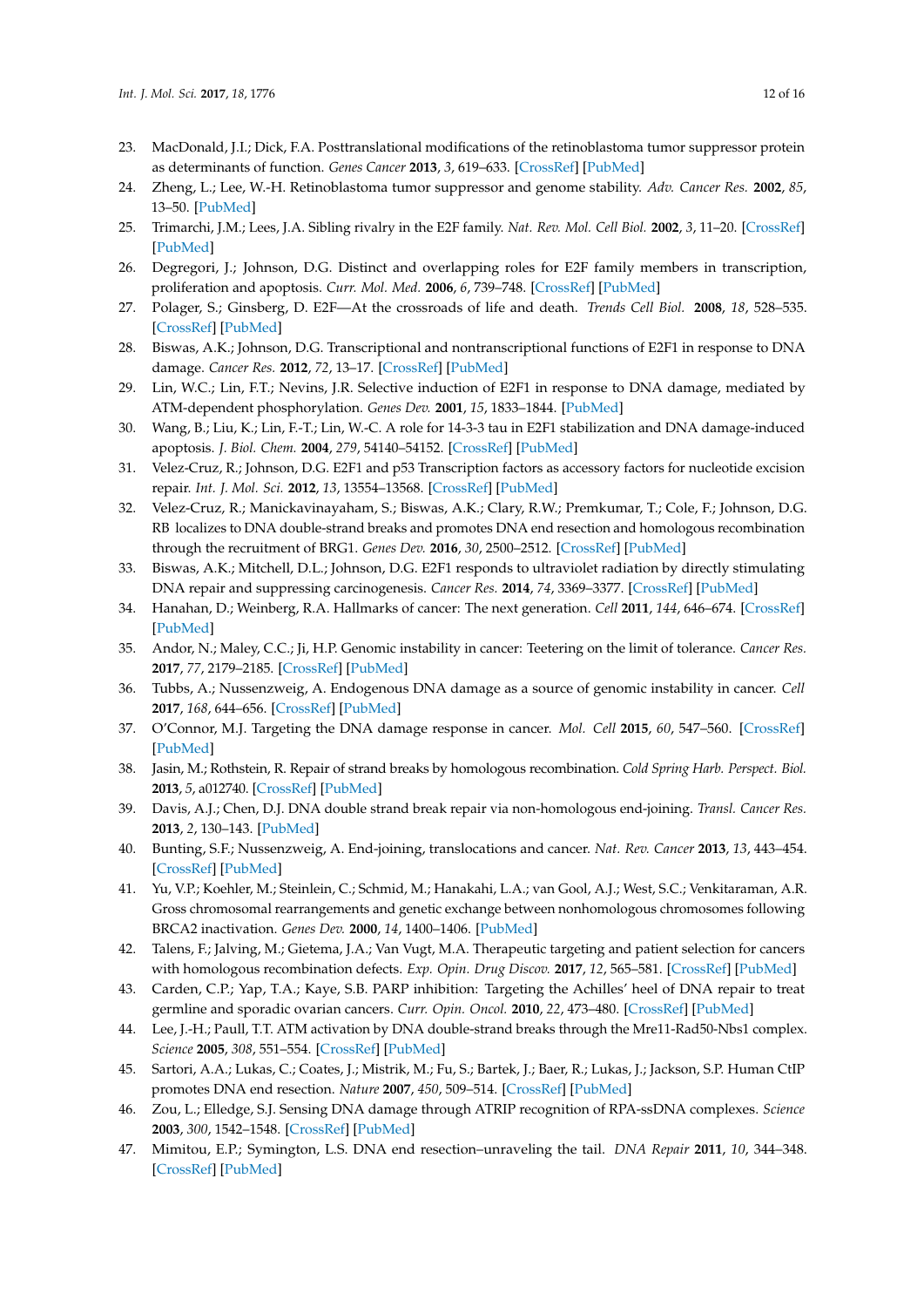- <span id="page-12-0"></span>48. Price, B.D.; D'andrea, A.D. Chromatin remodeling at DNA double-strand breaks. *Cell* **2013**, *152*, 1344–1354. [\[CrossRef\]](http://dx.doi.org/10.1016/j.cell.2013.02.011) [\[PubMed\]](http://www.ncbi.nlm.nih.gov/pubmed/23498941)
- <span id="page-12-1"></span>49. Chen, J.; Zhu, F.; Weaks, R.L.; Biswas, A.K.; Guo, R.; Li, Y.; Johnson, D.G. E2F1 promotes the recruitment of DNA repair factors to sites of DNA double-strand breaks. *Cell Cycle* **2011**, *10*, 1287–1294. [\[CrossRef\]](http://dx.doi.org/10.4161/cc.10.8.15341) [\[PubMed\]](http://www.ncbi.nlm.nih.gov/pubmed/21512314)
- <span id="page-12-2"></span>50. Liu, K.; Lin, F.-T.; Ruppert, J.M.; Lin, W.-C. Regulation of E2F1 by BRCT domain-containing protein TopBP1. *Mol. Cell. Biol.* **2003**, *23*, 3287–3304. [\[CrossRef\]](http://dx.doi.org/10.1128/MCB.23.9.3287-3304.2003) [\[PubMed\]](http://www.ncbi.nlm.nih.gov/pubmed/12697828)
- <span id="page-12-3"></span>51. Wardlaw, C.P.; Carr, A.M.; Oliver, A.W. TopBP1: A BRCT-scaffold protein functioning in multiple cellular pathways. *DNA Repair* **2014**, *22*, 165–174. [\[CrossRef\]](http://dx.doi.org/10.1016/j.dnarep.2014.06.004) [\[PubMed\]](http://www.ncbi.nlm.nih.gov/pubmed/25087188)
- <span id="page-12-4"></span>52. Liu, K.; Luo, Y.; Lin, F.-T.; Lin, W.-C. TopBP1 recruits Brg1/Brm to repress E2F1-induced apoptosis, a novel pRb-independent and E2F1-specific control for cell survival. *Genes Dev.* **2004**, *18*, 673–686. [\[CrossRef\]](http://dx.doi.org/10.1101/gad.1180204) [\[PubMed\]](http://www.ncbi.nlm.nih.gov/pubmed/15075294)
- <span id="page-12-5"></span>53. Campanero, M.R.; Flemington, E.K. Regulation of E2F through ubiquitin-proteasome-dependent degradation: Stabilization by the pRB tumor suppressor protein. *Proc. Natl. Acad. Sci. USA* **1997**, *94*, 2221–2226. [\[CrossRef\]](http://dx.doi.org/10.1073/pnas.94.6.2221) [\[PubMed\]](http://www.ncbi.nlm.nih.gov/pubmed/9122175)
- 54. Hofmann, F.; Martelli, F.; Livingston, D.M.; Wang, Z. The retinoblastoma gene product protects E2F-1 from degradation by the ubiquitin-proteasome pathway. *Genes Dev.* **1996**, *10*, 2949–2959. [\[CrossRef\]](http://dx.doi.org/10.1101/gad.10.23.2949) [\[PubMed\]](http://www.ncbi.nlm.nih.gov/pubmed/8956996)
- <span id="page-12-6"></span>55. Hateboer, G.; Kerkhoven, R.M.; Shvarts, A. Degradation of E2F by the ubiquitin-proteasome pathway: Regulation by retinoblastoma family proteins and adenovirus transforming proteins. *Genes Dev.* **1996**, *10*, 2960–2970. [\[CrossRef\]](http://dx.doi.org/10.1101/gad.10.23.2960) [\[PubMed\]](http://www.ncbi.nlm.nih.gov/pubmed/8956997)
- <span id="page-12-7"></span>56. Guo, R.; Chen, J.; Zhu, F.; Biswas, A.K.; Berton, T.R.; Mitchell, D.L.; Johnson, D.G. E2F1 localizes to sites of UV-induced DNA damage to enhance nucleotide excision repair. *J. Biol. Chem.* **2010**, *285*, 19308–19315. [\[CrossRef\]](http://dx.doi.org/10.1074/jbc.M110.121939) [\[PubMed\]](http://www.ncbi.nlm.nih.gov/pubmed/20413589)
- <span id="page-12-8"></span>57. Guo, R.; Chen, J.; Mitchell, D.L.; Johnson, D.G. GCN5 and E2F1 stimulate nucleotide excision repair by promoting H3K9 acetylation at sites of damage. *Nucleic Acids Res.* **2011**, *39*, 1390–1397. [\[CrossRef\]](http://dx.doi.org/10.1093/nar/gkq983) [\[PubMed\]](http://www.ncbi.nlm.nih.gov/pubmed/20972224)
- <span id="page-12-9"></span>58. Lin, P.S.; Mcpherson, L.A.; Chen, A.Y.; Sage, J.; Ford, J.M. The role of the retinoblastoma/E2F1 tumor suppressor pathway in the lesion recognition step of nucleotide excision repair. *DNA Repair* **2009**, *8*, 795–802. [\[CrossRef\]](http://dx.doi.org/10.1016/j.dnarep.2009.03.003) [\[PubMed\]](http://www.ncbi.nlm.nih.gov/pubmed/19376752)
- <span id="page-12-10"></span>59. Hardy, T.M.; Kumar, M.S.; Smith, M.L. RB stabilizes XPC and promotes cellular NER. *Anticancer Res.* **2010**, *30*, 2483–2488. [\[PubMed\]](http://www.ncbi.nlm.nih.gov/pubmed/20682972)
- <span id="page-12-11"></span>60. Wiest, N.E.; Houghtaling, S.; Sanchez, J.C.; Tomkinson, A.E.; Osley, M.A. The SWI/SNF ATP-dependent nucleosome remodeler promotes resection initiation at a DNA double-strand break in yeast. *Nucleic Acids Res.* **2017**, *45*, 5887–5900. [\[CrossRef\]](http://dx.doi.org/10.1093/nar/gkx221) [\[PubMed\]](http://www.ncbi.nlm.nih.gov/pubmed/28398510)
- <span id="page-12-12"></span>61. Mimitou, E.P.; Yamada, S.; Keeney, S. A global view of meiotic double-strand break end resection. *Science* **2017**, *355*, 40–45. [\[CrossRef\]](http://dx.doi.org/10.1126/science.aak9704) [\[PubMed\]](http://www.ncbi.nlm.nih.gov/pubmed/28059759)
- <span id="page-12-13"></span>62. Lang, S.E.; McMahon, S.B.; Cole, M.D.; Hearing, P. E2F transcriptional activation requires TRRAP and GCN5 cofactors. *J. Biol. Chem.* **2001**, *276*, 32627–32634. [\[CrossRef\]](http://dx.doi.org/10.1074/jbc.M102067200) [\[PubMed\]](http://www.ncbi.nlm.nih.gov/pubmed/11418595)
- <span id="page-12-14"></span>63. Dunaief, J.L.; Strober, B.E.; Guha, S.; Khavari, P.A.; Alin, K.; Luban, J.; Begemann, M.; Crabtree, G.R.; Goff, S.P. The retinoblastoma protein and BRG1 form a complex and cooperate to induce cell cycle arrest. *Cell* **1994**, *79*, 119–130. [\[CrossRef\]](http://dx.doi.org/10.1016/0092-8674(94)90405-7)
- <span id="page-12-15"></span>64. Malewicz, M.; Perlmann, T. Function of transcription factors at DNA lesions in DNA repair. *Exp. Cell Res.* **2014**, *329*, 94–100. [\[CrossRef\]](http://dx.doi.org/10.1016/j.yexcr.2014.08.032) [\[PubMed\]](http://www.ncbi.nlm.nih.gov/pubmed/25173987)
- <span id="page-12-16"></span>65. Davis, A.J.; Chen, B.P.C.; Chen, D.J. DNA-PK: A dynamic enzyme in a versatile DSB repair pathway. *DNA Repair* **2014**, *17*, 21–29. [\[CrossRef\]](http://dx.doi.org/10.1016/j.dnarep.2014.02.020) [\[PubMed\]](http://www.ncbi.nlm.nih.gov/pubmed/24680878)
- <span id="page-12-17"></span>66. Cook, R.; Zoumpoulidou, G.; Luczynski, M.T.; Rieger, S.; Moquet, J.; Spanswick, V.J.; Hartley, J.A.; Rothkamm, K.; Huang, P.H.; Mittnacht, S. Direct involvement of retinoblastoma family proteins in DNA repair by non-homologous end-joining. *Cell Rep.* **2015**, *10*, 2006–2018. [\[CrossRef\]](http://dx.doi.org/10.1016/j.celrep.2015.02.059) [\[PubMed\]](http://www.ncbi.nlm.nih.gov/pubmed/25818292)
- <span id="page-12-18"></span>67. Miller, K.M.; Tjeertes, J.V.; Coates, J.; Legube, G.; Polo, S.E.; Britton, S.; Jackson, S.P. Human HDAC1 and HDAC2 function in the DNA-damage response to promote DNA nonhomologous end-joining. *Nat. Struct. Mol. Biol.* **2010**, *17*, 1144–1151. [\[CrossRef\]](http://dx.doi.org/10.1038/nsmb.1899) [\[PubMed\]](http://www.ncbi.nlm.nih.gov/pubmed/20802485)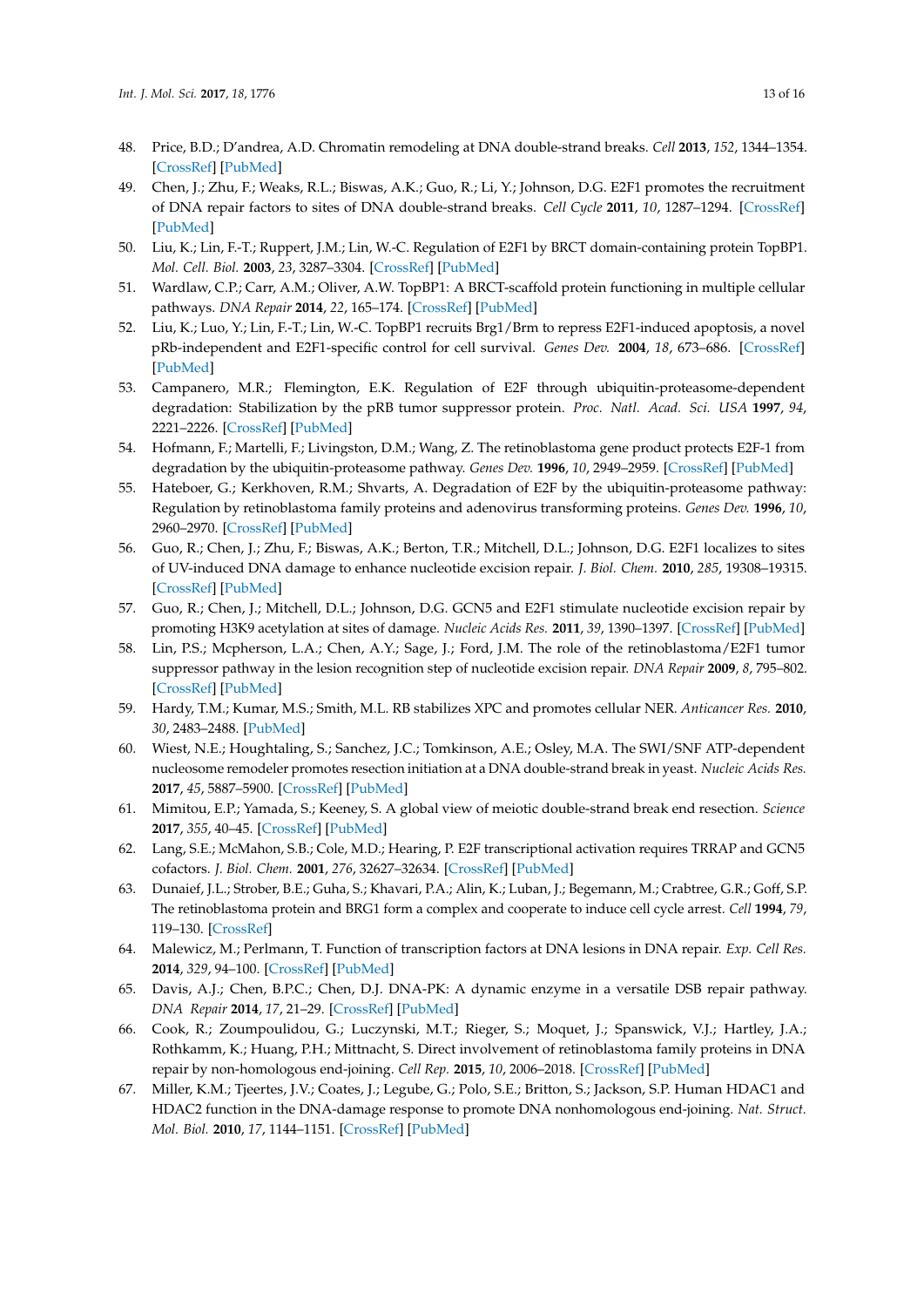- 68. Miller, K.M.; Jackson, S.P. Histone marks: Repairing DNA breaks within the context of chromatin. *Biochem. Soc. Trans.* **2012**, *40*, 370–376. [\[CrossRef\]](http://dx.doi.org/10.1042/BST20110747) [\[PubMed\]](http://www.ncbi.nlm.nih.gov/pubmed/22435814)
- <span id="page-13-0"></span>69. Li, X.; Tyler, J.K. Nucleosome disassembly during human non-homologous end joining followed by concerted HIRA- and CAF-1-dependent reassembly. *Elife* **2016**, *5*, e15129. [\[CrossRef\]](http://dx.doi.org/10.7554/eLife.15129) [\[PubMed\]](http://www.ncbi.nlm.nih.gov/pubmed/27269284)
- <span id="page-13-1"></span>70. Granata, M.; Panigada, D.; Galati, E.; Lazzaro, F.; Pellicioli, A.; Plevani, P.; Muzi-Falconi, M. To trim or not to trim: Progression and control of DSB end resection. *Cell Cycle* **2013**, *12*, 1848–1860. [\[CrossRef\]](http://dx.doi.org/10.4161/cc.25042) [\[PubMed\]](http://www.ncbi.nlm.nih.gov/pubmed/23708517)
- <span id="page-13-2"></span>71. Wang, C.; Chen, L.; Hou, X.; Li, Z.; Kabra, N.; Ma, Y.; Nemoto, S.; Finkel, T.; Gu, W.; Cress, W.D.; et al. Interactions between E2F1 and SirT1 regulate apoptotic response to DNA damage. *Nat. Cell Biol.* **2006**, *8*, 1025–1031. [\[CrossRef\]](http://dx.doi.org/10.1038/ncb1468) [\[PubMed\]](http://www.ncbi.nlm.nih.gov/pubmed/16892051)
- 72. Chan, H.M.; Krstic-Demonacos, M.; Smith, L.; Demonacos, C.; La Thangue, N.B. Acetylation control of the retinoblastoma tumour-suppressor protein. *Nat. Cell Biol.* **2001**, *3*, 667–674. [\[CrossRef\]](http://dx.doi.org/10.1038/35083062) [\[PubMed\]](http://www.ncbi.nlm.nih.gov/pubmed/11433299)
- 73. Zheng, S.; Moehlenbrink, J.; Lu, Y.-C.; Zalmas, L.-P.; Sagum, C.A.; Carr, S.; McGouran, J.F.; Alexander, L.; Fedorov, O.; Munro, S.; et al. Arginine methylation-dependent reader-writer interplay governs growth control by E2F-1. *Mol. Cell* **2013**, *52*, 37–51. [\[CrossRef\]](http://dx.doi.org/10.1016/j.molcel.2013.08.039) [\[PubMed\]](http://www.ncbi.nlm.nih.gov/pubmed/24076217)
- <span id="page-13-17"></span>74. Markham, D.; Munro, S.; Soloway, J.; O'Connor, D.P.; La Thangue, N.B. DNA-damage-responsive acetylation of pRb regulates binding to E2F-1. *EMBO Rep.* **2006**, *7*, 192–198. [\[CrossRef\]](http://dx.doi.org/10.1038/sj.embor.7400591) [\[PubMed\]](http://www.ncbi.nlm.nih.gov/pubmed/16374512)
- <span id="page-13-3"></span>75. Pediconi, N.; Guerrieri, F.; Vossio, S.; Bruno, T.; Belloni, L.; Schinzari, V.; Scisciani, C.; Fanciulli, M.; Levrero, M. hSirT1-dependent regulation of the PCAF-E2F1-p73 apoptotic pathway in response to DNA damage. *Mol. Cell. Biol.* **2009**, *29*, 1989–1998. [\[CrossRef\]](http://dx.doi.org/10.1128/MCB.00552-08) [\[PubMed\]](http://www.ncbi.nlm.nih.gov/pubmed/19188449)
- <span id="page-13-4"></span>76. Lander, E.S.; Linton, L.M.; Birren, B.; Nusbaum, C.; Zody, M.C.; Baldwin, J.; Devon, K.; Dewar, K.; Doyle, M.; FitzHugh, W.; et al. International human genome sequencing consortium initial sequencing and analysis of the human genome. *Nature* **2001**, *409*, 860–921. [\[CrossRef\]](http://dx.doi.org/10.1038/35057062) [\[PubMed\]](http://www.ncbi.nlm.nih.gov/pubmed/11237011)
- <span id="page-13-5"></span>77. Jachowicz, J.W.; Torres-Padilla, M.-E. LINEs in mice: Features, families, and potential roles in early development. *Chromosoma* **2016**, *125*, 29–39. [\[CrossRef\]](http://dx.doi.org/10.1007/s00412-015-0520-2) [\[PubMed\]](http://www.ncbi.nlm.nih.gov/pubmed/25975894)
- <span id="page-13-6"></span>78. Nishibuchi, G.; Déjardin, J. The molecular basis of the organization of repetitive DNA-containing constitutive heterochromatin in mammals. *Chromosome Res.* **2017**, *25*, 77–87. [\[CrossRef\]](http://dx.doi.org/10.1007/s10577-016-9547-3) [\[PubMed\]](http://www.ncbi.nlm.nih.gov/pubmed/28078514)
- <span id="page-13-7"></span>79. Slotkin, R.K.; Martienssen, R. Transposable elements and the epigenetic regulation of the genome. *Nat. Publ. Group* **2007**, *8*, 272–285. [\[CrossRef\]](http://dx.doi.org/10.1038/nrg2072) [\[PubMed\]](http://www.ncbi.nlm.nih.gov/pubmed/17363976)
- <span id="page-13-8"></span>80. Ishak, C.A.; Marshall, A.E.; Passos, D.T.; White, C.R.; Kim, S.J.; Cecchini, M.J.; Ferwati, S.; MacDonald, W.A.; Howlett, C.J.; Welch, I.D.; et al. An RB-EZH2 complex mediates silencing of repetitive DNA sequences. *Mol. Cell* **2016**, *64*, 1074–1087. [\[CrossRef\]](http://dx.doi.org/10.1016/j.molcel.2016.10.021) [\[PubMed\]](http://www.ncbi.nlm.nih.gov/pubmed/27889452)
- <span id="page-13-9"></span>81. Dick, F.A.; Dyson, N. pRB contains an E2F1-specific binding domain that allows E2F1-induced apoptosis to be regulated separately from other E2F activities. *Mol. Cell* **2003**, *12*, 639–649. [\[CrossRef\]](http://dx.doi.org/10.1016/S1097-2765(03)00344-7)
- <span id="page-13-10"></span>82. Cecchini, M.J.; Dick, F.A. The biochemical basis of CDK phosphorylation-independent regulation of E2F1 by the retinoblastoma protein. *Biochem. J.* **2011**, *434*, 297–308. [\[CrossRef\]](http://dx.doi.org/10.1042/BJ20101210) [\[PubMed\]](http://www.ncbi.nlm.nih.gov/pubmed/21143199)
- <span id="page-13-11"></span>83. Yamasaki, L.; Jacks, T.; Bronson, R.; Goillot, E.; Harlow, E.; Dyson, N.J. Tumor induction and tissue atrophy in mice lacking E2F-1. *Cell* **1996**, *85*, 537–548. [\[CrossRef\]](http://dx.doi.org/10.1016/S0092-8674(00)81254-4)
- <span id="page-13-12"></span>84. Maciejowski, J.; de Lange, T. Telomeres in cancer: Tumour suppression and genome instability. *Nat. Rev. Mol. Cell. Biol.* **2017**, *18*, 175–186. [\[CrossRef\]](http://dx.doi.org/10.1038/nrm.2016.171) [\[PubMed\]](http://www.ncbi.nlm.nih.gov/pubmed/28096526)
- <span id="page-13-13"></span>85. García-Cao, M.; Gonzalo, S.; Dean, D.; Blasco, M.A. A role for the Rb family of proteins in controlling telomere length. *Nat. Genet.* **2002**, *32*, 415–419. [\[CrossRef\]](http://dx.doi.org/10.1038/ng1011) [\[PubMed\]](http://www.ncbi.nlm.nih.gov/pubmed/12379853)
- <span id="page-13-15"></span>86. Gonzalo, S.; García-Cao, M.; Fraga, M.F.; Schotta, G.; Peters, A.H.F.M.; Cotter, S.E.; Eguía, R.; Dean, D.C.; Esteller, M.; Jenuwein, T.; et al. Role of the RB1 family in stabilizing histone methylation at constitutive heterochromatin. *Nat. Cell Biol.* **2005**, *7*, 420–428. [\[CrossRef\]](http://dx.doi.org/10.1038/ncb1235) [\[PubMed\]](http://www.ncbi.nlm.nih.gov/pubmed/15750587)
- 87. Gonzalez-Vasconcellos, I.; Schneider, R.; Anastasov, N.; Alonso-Rodriguez, S.; Sanli-Bonazzi, B.; Fernández, J.L.; Atkinson, M.J. The Rb1 tumour suppressor gene modifies telomeric chromatin architecture by regulating TERRA expression. *Sci. Rep.* **2017**, *7*, 1–9. [\[CrossRef\]](http://dx.doi.org/10.1038/srep42056) [\[PubMed\]](http://www.ncbi.nlm.nih.gov/pubmed/28169375)
- <span id="page-13-14"></span>88. Gonzalo, S.; Blasco, M.A. Role of Rb family in the epigenetic definition of chromatin. *Cell Cycle* **2005**, *4*, 752–755. [\[CrossRef\]](http://dx.doi.org/10.4161/cc.4.6.1720) [\[PubMed\]](http://www.ncbi.nlm.nih.gov/pubmed/15908781)
- <span id="page-13-16"></span>89. O'sullivan, R.J.; Karlseder, J. Telomeres: Protecting chromosomes against genome instability. *Nat. Rev. Mol. Cell Biol.* **2010**, *11*, 171–181. [\[CrossRef\]](http://dx.doi.org/10.1038/nrm2848) [\[PubMed\]](http://www.ncbi.nlm.nih.gov/pubmed/20125188)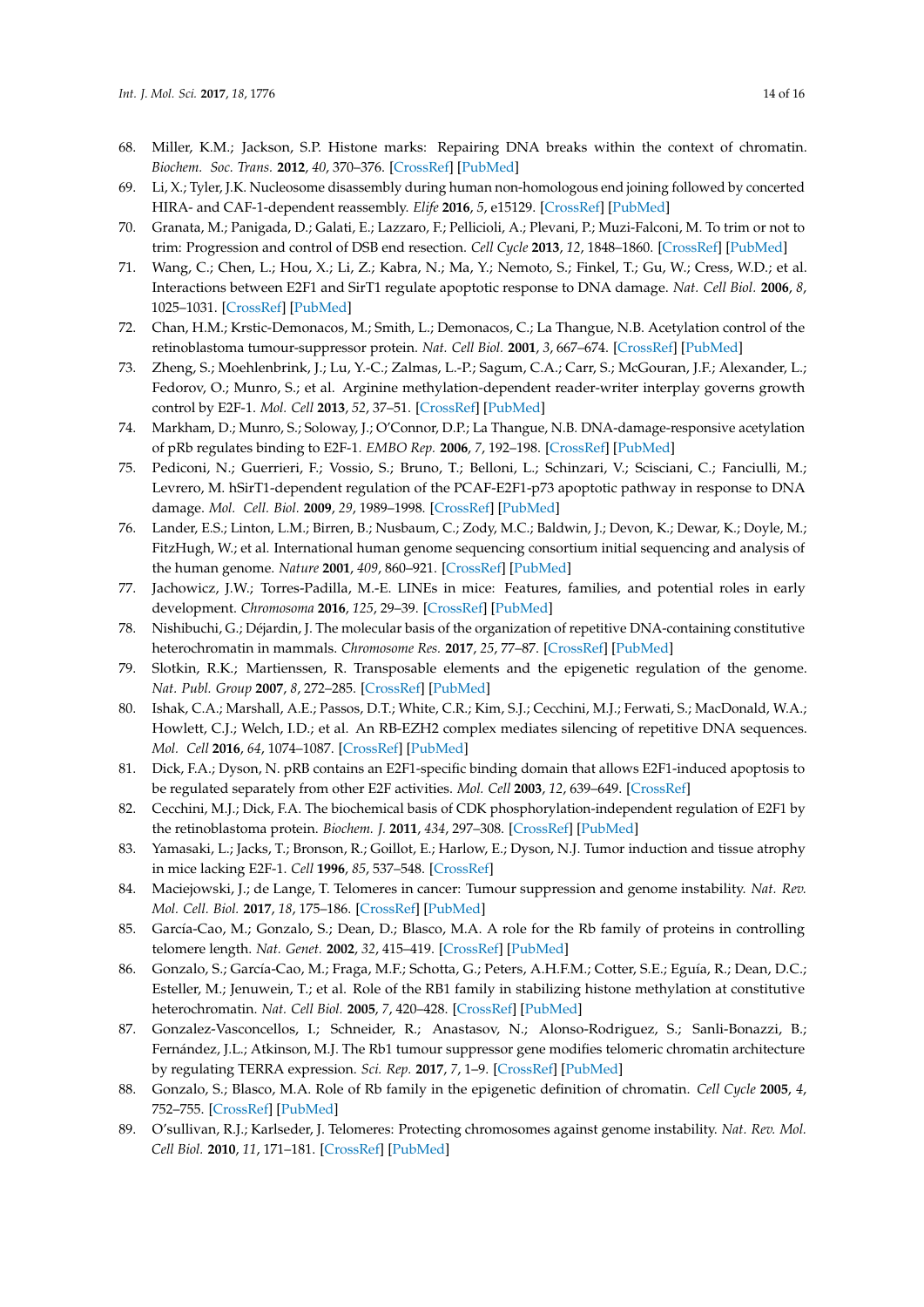- <span id="page-14-0"></span>90. Müller, S.; Almouzni, G. Chromatin dynamics during the cell cycle at centromeres. *Nat. Rev. Genet.* **2017**, *18*, 192–208. [\[CrossRef\]](http://dx.doi.org/10.1038/nrg.2016.157) [\[PubMed\]](http://www.ncbi.nlm.nih.gov/pubmed/28138144)
- <span id="page-14-1"></span>91. Coschi, C.H.; Dick, F.A. Chromosome instability and deregulated proliferation: An unavoidable duo. *Cell. Mol. Life Sci.* **2012**, *69*, 2009–2024. [\[CrossRef\]](http://dx.doi.org/10.1007/s00018-011-0910-4) [\[PubMed\]](http://www.ncbi.nlm.nih.gov/pubmed/22223110)
- <span id="page-14-2"></span>92. Sage, J.; Straight, A.F. RB's original CIN? *Genes Dev.* **2010**, *24*, 1329–1333. [\[CrossRef\]](http://dx.doi.org/10.1101/gad.1948010) [\[PubMed\]](http://www.ncbi.nlm.nih.gov/pubmed/20551167)
- <span id="page-14-3"></span>93. Manning, A.L.; Dyson, N.J. RB: Mitotic implications of a tumour suppressor. *Nat. Rev. Cancer* **2012**, *12*, 220–226. [\[CrossRef\]](http://dx.doi.org/10.1038/nrc3216) [\[PubMed\]](http://www.ncbi.nlm.nih.gov/pubmed/22318235)
- <span id="page-14-4"></span>94. Manning, A.L.; Longworth, M.S.; Dyson, N.J. Loss of pRB causes centromere dysfunction and chromosomal instability. *Genes Dev.* **2010**, *24*, 1364–1376. [\[CrossRef\]](http://dx.doi.org/10.1101/gad.1917310) [\[PubMed\]](http://www.ncbi.nlm.nih.gov/pubmed/20551165)
- <span id="page-14-5"></span>95. Longworth, M.S.; Herr, A.; Ji, J.-Y.; Dyson, N.J. RBF1 promotes chromatin condensation through a conserved interaction with the Condensin II protein dCAP-D3. *Genes Dev.* **2008**, *22*, 1011–1024. [\[CrossRef\]](http://dx.doi.org/10.1101/gad.1631508) [\[PubMed\]](http://www.ncbi.nlm.nih.gov/pubmed/18367646)
- <span id="page-14-6"></span>96. Manning, A.L.; Yazinski, S.A.; Nicolay, B.; Bryll, A.; Zou, L.; Dyson, N.J. Suppression of Genome Instability in pRB-Deficient Cells by Enhancement of Chromosome Cohesion. *Mol. Cell* **2014**, *53*, 993–1004. [\[CrossRef\]](http://dx.doi.org/10.1016/j.molcel.2014.01.032) [\[PubMed\]](http://www.ncbi.nlm.nih.gov/pubmed/24613344)
- <span id="page-14-7"></span>97. Van Harn, T.; Foijer, F.; van Vugt, M.; Banerjee, R.; Yang, F.; Oostra, A.; Joenje, H.; Riele, H. Loss of Rb proteins causes genomic instability in the absence of mitogenic signaling. *Genes Dev.* **2010**, *24*, 1377–1388. [\[CrossRef\]](http://dx.doi.org/10.1101/gad.580710) [\[PubMed\]](http://www.ncbi.nlm.nih.gov/pubmed/20551164)
- <span id="page-14-8"></span>98. Coschi, C.H.; Martens, A.L.; Ritchie, K.; Francis, S.M.; Chakrabarti, S.; Berube, N.G.; Dick, F.A. Mitotic chromosome condensation mediated by the retinoblastoma protein is tumor-suppressive. *Genes Dev.* **2010**, *24*, 1351–1363. [\[CrossRef\]](http://dx.doi.org/10.1101/gad.1917610) [\[PubMed\]](http://www.ncbi.nlm.nih.gov/pubmed/20551166)
- <span id="page-14-9"></span>99. Isaac, C.E.; Francis, S.M.; Martens, A.L.; Julian, L.M.; Seifried, L.A.; Erdmann, N.; Binné, U.K.; Harrington, L.; Sicinski, P.; Berube, N.G.; et al. The retinoblastoma protein regulates pericentric heterochromatin. *Mol. Cell. Biol.* **2006**, *26*, 3659–3671. [\[CrossRef\]](http://dx.doi.org/10.1128/MCB.26.9.3659-3671.2006) [\[PubMed\]](http://www.ncbi.nlm.nih.gov/pubmed/16612004)
- <span id="page-14-10"></span>100. Talluri, S.; Isaac, C.E.; Ahmad, M.; Henley, S.A.; Francis, S.M.; Martens, A.L.; Bremner, R.; Dick, F.A. A G1 checkpoint mediated by the retinoblastoma protein that is dispensable in terminal differentiation but essential for senescence. *Mol. Cell. Biol.* **2010**, *30*, 948–960. [\[CrossRef\]](http://dx.doi.org/10.1128/MCB.01168-09) [\[PubMed\]](http://www.ncbi.nlm.nih.gov/pubmed/20008551)
- <span id="page-14-11"></span>101. Brady, C.A.; Jiang, D.; Mello, S.S.; Johnson, T.M.; Jarvis, L.A.; Kozak, M.M.; Broz, D.K.; Basak, S.; Park, E.J.; McLaughlin, M.E.; et al. Distinct p53 transcriptional programs dictate acute DNA-damage responses and tumor suppression. *Cell* **2011**, *145*, 571–583. [\[CrossRef\]](http://dx.doi.org/10.1016/j.cell.2011.03.035) [\[PubMed\]](http://www.ncbi.nlm.nih.gov/pubmed/21565614)
- <span id="page-14-12"></span>102. Attardi, L.D.; Sage, J. RB goes mitochondrial. *Genes Dev.* **2013**, *27*, 975–979. [\[CrossRef\]](http://dx.doi.org/10.1101/gad.219451.113) [\[PubMed\]](http://www.ncbi.nlm.nih.gov/pubmed/23651852)
- <span id="page-14-13"></span>103. Abbas, T.; Keaton, M.A.; Dutta, A. Genomic Instability in Cancer. *Cold Spring Harb. Perspect. Biol.* **2013**, *5*, a012914. [\[CrossRef\]](http://dx.doi.org/10.1101/cshperspect.a012914) [\[PubMed\]](http://www.ncbi.nlm.nih.gov/pubmed/23335075)
- <span id="page-14-14"></span>104. Hilgendorf, K.I.; Leshchiner, E.S.; Nedelcu, S.; Maynard, M.A.; Calo, E.; Ianari, A.; Walensky, L.D.; Lees, J.A. The retinoblastoma protein induces apoptosis directly at the mitochondria. *Genes Dev.* **2013**, *27*, 1003–1015. [\[CrossRef\]](http://dx.doi.org/10.1101/gad.211326.112) [\[PubMed\]](http://www.ncbi.nlm.nih.gov/pubmed/23618872)
- 105. Burkhart, D.L.; Sage, J. Cellular mechanisms of tumour suppression by the retinoblastoma gene. *Nat. Rev. Cancer* **2008**, *8*, 671–682. [\[CrossRef\]](http://dx.doi.org/10.1038/nrc2399) [\[PubMed\]](http://www.ncbi.nlm.nih.gov/pubmed/18650841)
- <span id="page-14-15"></span>106. Viatour, P.; Sage, J. Newly identified aspects of tumor suppression by RB. *Dis. Model. Mech.* **2011**, *4*, 581–585. [\[CrossRef\]](http://dx.doi.org/10.1242/dmm.008060) [\[PubMed\]](http://www.ncbi.nlm.nih.gov/pubmed/21878458)
- <span id="page-14-16"></span>107. Burke, J.R.; Hura, G.L.; Rubin, S.M. Structures of inactive retinoblastoma protein reveal multiple mechanisms for cell cycle control. *Genes Dev.* **2012**, *26*, 1156–1166. [\[CrossRef\]](http://dx.doi.org/10.1101/gad.189837.112) [\[PubMed\]](http://www.ncbi.nlm.nih.gov/pubmed/22569856)
- <span id="page-14-17"></span>108. Sherr, C.J. Principles of tumor suppression. *Cell* **2004**, *116*, 235–246. [\[CrossRef\]](http://dx.doi.org/10.1016/S0092-8674(03)01075-4)
- <span id="page-14-18"></span>109. Pelka, P.; Miller, M.S.; Cecchini, M.; Yousef, A.F.; Bowdish, D.M.; Dick, F.; Whyte, P.; Mymryk, J.S. Adenovirus E1A Directly Targets the E2F/DP-1 Complex. *J. Virol.* **2011**, *85*, 8841–8851. [\[CrossRef\]](http://dx.doi.org/10.1128/JVI.00539-11) [\[PubMed\]](http://www.ncbi.nlm.nih.gov/pubmed/21715488)
- <span id="page-14-19"></span>110. Carr, S.M.; Munro, S.; Zalmas, L.P.; Fedorov, O.; Johansson, C.; Krojer, T.; Sagum, C.A.; Bedford, M.T.; Oppermann, U.; La Thangue, N.B. Lysine methylation-dependent binding of 53BP1 to the pRb tumor suppressor. *Proc. Natl. Acad. Sci. USA* **2014**, *111*, 11341–11346. [\[CrossRef\]](http://dx.doi.org/10.1073/pnas.1403737111) [\[PubMed\]](http://www.ncbi.nlm.nih.gov/pubmed/25049398)
- <span id="page-14-20"></span>111. Heilmann, A.M.F.; Dyson, N.J. Phosphorylation puts the pRb tumor suppressor into shape. *Genes Dev.* **2012**, *26*, 1128–1130. [\[CrossRef\]](http://dx.doi.org/10.1101/gad.195552.112) [\[PubMed\]](http://www.ncbi.nlm.nih.gov/pubmed/22661226)